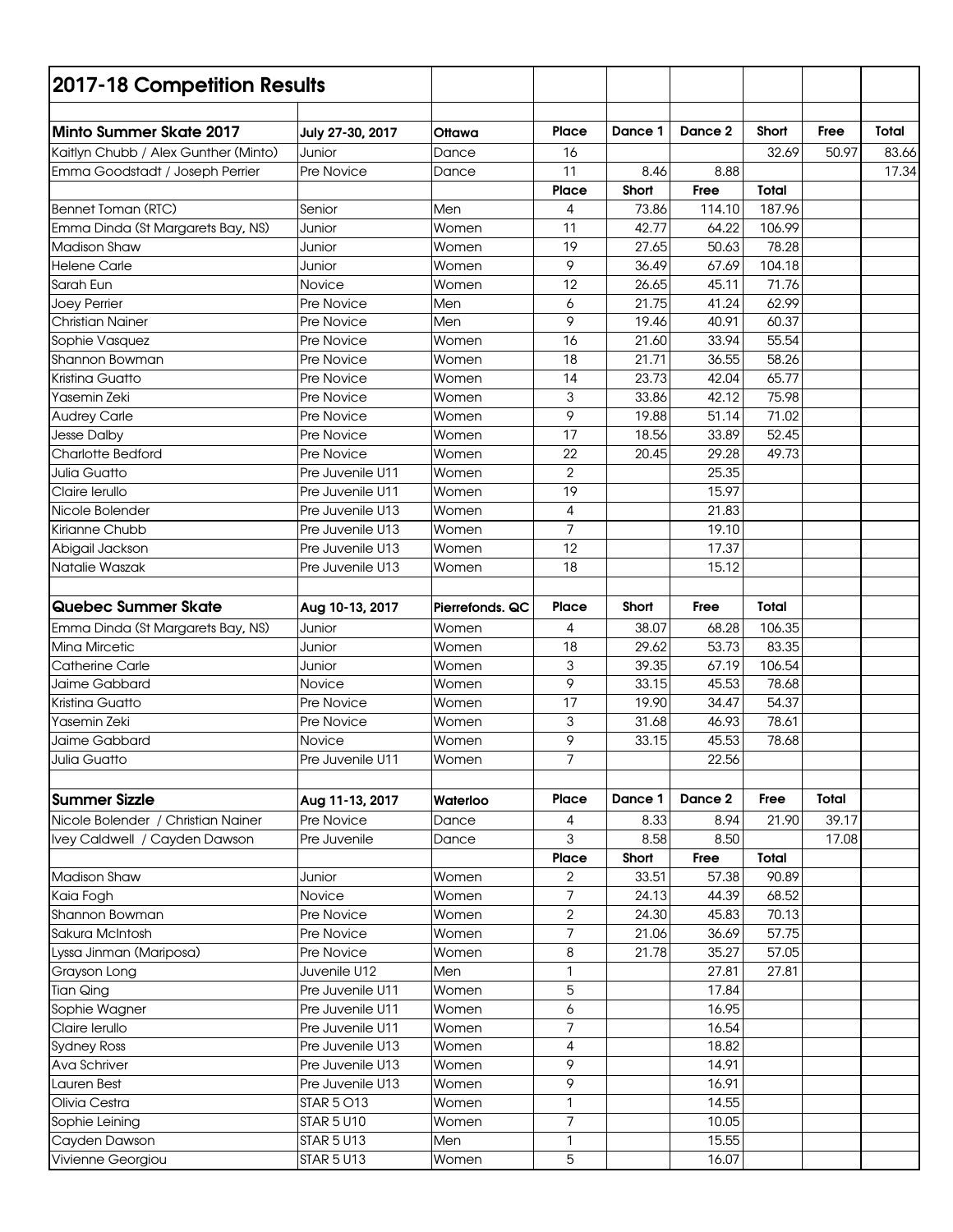| 2017-18 Competition Results        |                   |                  |                |         |         |              |       |  |
|------------------------------------|-------------------|------------------|----------------|---------|---------|--------------|-------|--|
| <b>Summer Sizzle</b>               |                   |                  | Place          | Short   | Free    | <b>Total</b> |       |  |
| Lucy Yeo                           | <b>STAR 5 U13</b> | Women            | 12             |         | 12.55   |              |       |  |
| <b>Brooke Leining</b>              | <b>STAR 5 U13</b> | Women            | 15             |         | 11.47   |              |       |  |
| Ella Boone                         | STAR <sub>8</sub> | Women            | 5              |         | 20.02   |              |       |  |
| Victoria Toscano                   | STAR <sub>9</sub> | Women            | 7              | 20.71   |         |              |       |  |
| Victoria Toscano                   | STAR 10           | Women            | 1              |         | 30.56   |              |       |  |
| <b>Tayler Mackey</b>               | Gold              | Women            | 5              |         | 25.31   |              |       |  |
| <b>Summer Skate 2017</b>           | Aug 17-20, 2017   | <b>Thornhill</b> | Place          | Dance 1 | Dance 2 | Free         | Total |  |
| Nicole Bolender / Christian Nainer | Pre Novice        | Dance            | 9              | 7.96    | 10.63   | 26.67        | 45.26 |  |
| Emma Goodstadt / Joseph Perrier    | Pre Novice        | Dance            | $\overline{7}$ | 10.09   | 9.53    | 29.46        | 49.08 |  |
|                                    |                   |                  | <b>Place</b>   | Short   | Free    | Total        |       |  |
| Catherine Carle                    | Junior            | Women            | 3              | 42.30   | 80.88   | 123.18       |       |  |
| <b>Helene Carle</b>                | Junior            | Women            | 6              | 46.01   | 68.20   | 114.21       |       |  |
| <b>Madison Shaw</b>                | Junior            | Women            | 9              | 33.00   | 61.41   | 94.41        |       |  |
| Mina Mircetic                      | Junior            | Women            | 15             | 28.36   | 49.50   | 77.86        |       |  |
| Jaime Gabbard (Deer Lake)          | Novice            | Women            | $\mathbf{2}$   | 35.39   | 64.43   | 99.82        |       |  |
| Sarah Eun                          | Novice            | Women            | 4              | 28.84   | 58.12   | 86.96        |       |  |
| Kaia Fogh                          | Novice            | Women            | 12             | 24.29   | 50.95   | 75.24        |       |  |
| Daniel Chacon                      | Pre Juvenile      | Men              | $\overline{2}$ |         | 14.88   | 14.88        |       |  |
| Grayson Long                       | Juvenile U12      | Men              | 3              |         | 24.42   | 24.42        |       |  |
| Julia Guatto                       | Pre Juvenile U11  | Women            |                |         |         | 0.00         |       |  |
| Claire lerullo                     | Pre Juvenile U11  | Women            |                |         |         | 0.00         |       |  |
| Sophie Wagner                      | Pre Juvenile U11  | Women            |                |         |         | 0.00         |       |  |
| <b>Tian Qing</b>                   | Pre Juvenile U11  | Women            | 9              |         | 17.39   | 17.39        |       |  |
| Nicole Bolender                    | Pre Juvenile U13  | Women            | 3              |         | 22.71   | 22.71        |       |  |
| Kirianne Chubb                     | Pre Juvenile U13  | Women            |                |         |         | 0.00         |       |  |
| Abigail Jackson                    | Pre Juvenile U13  | Women            |                |         |         | 0.00         |       |  |
| Natalie Waszak                     | Pre Juvenile U13  | Women            | 12             |         | 13.04   | 13.04        |       |  |
| <b>Sydney Ross</b>                 | Pre Juvenile U13  | Women            |                |         |         | 0.00         |       |  |
| Ava Schriver                       | Pre Juvenile U13  | Women            | 11             |         | 14.43   | 14.43        |       |  |
| <b>Lauren Best</b>                 | Pre Juvenile U13  | Women            | 11             |         | 15.36   | 15.36        |       |  |
| Joseph Perrier                     | Pre Novice        | Men              | 16             | 18.90   | 35.96   | 54.86        |       |  |
| <b>Christian Nainer</b>            | Pre Novice        | Men              | 6              | 23.48   | 43.67   | 67.15        |       |  |
| Daniel Nazdrynau (CIA)             | Pre Novice        | Men              | 17             | 17.99   | 34.77   | 52.76        |       |  |
| Shannon Bowman                     | Pre Novice        | Women            | 9              | 23.44   | 36.44   | 59.88        |       |  |
| Kristina Guatto                    | Pre Novice        | Women            |                |         |         | 0.00         |       |  |
| Yasemin Zeki                       | Pre Novice        | Women            | 3              | 22.17   | 55.35   | 77.52        |       |  |
| <b>Audrey Carle</b>                | Pre Novice        | Women            | $\overline{2}$ | 33.41   | 48.25   | 81.66        |       |  |
| Jesse Dalby                        | Pre Novice        | Women            |                |         |         | 0.00         |       |  |
| Charlotte Bedford                  | Pre Novice        | Women            | 9              | 22.51   | 34.63   | 57.14        |       |  |
| Sakura McIntosh                    | Pre Novice        | Women            | 12             | 19.11   | 39.65   | 58.76        |       |  |
| Lyssa Jinman (Mariposa)            | Pre Novice        | Women            | 13             | 22.01   | 37.75   | 59.76        |       |  |
| Sophie Vasquez                     | Pre Novice        | Women            | 10             | 21.75   | 34.33   | 56.08        |       |  |
| Bennet Toman (RTC)                 | Senior            | Men              | 5              | 66.21   | 134.70  | 200.91       |       |  |
|                                    |                   |                  |                |         |         |              |       |  |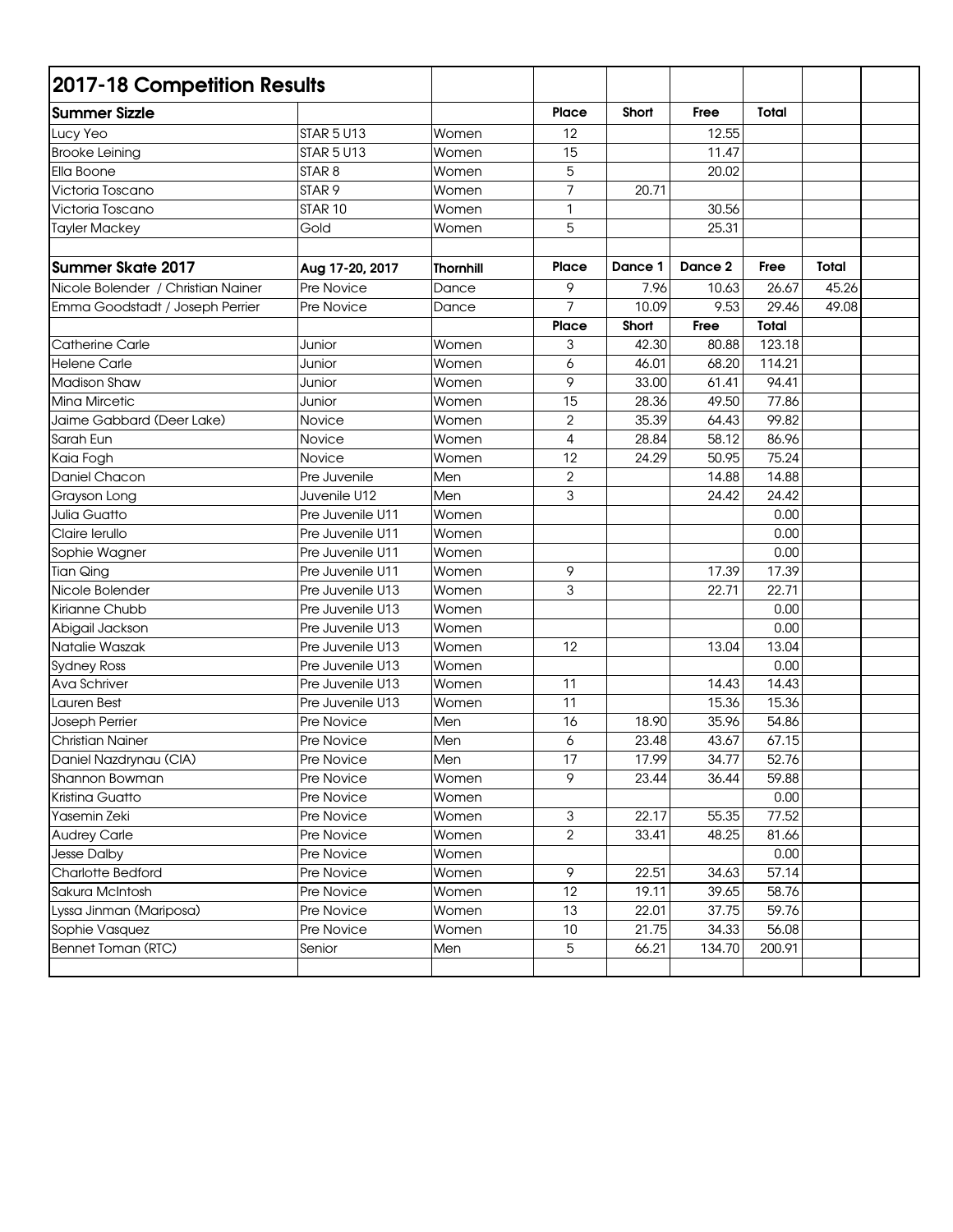| 2017-18 Competition Results       |                      |        |                |       |       |              |  |
|-----------------------------------|----------------------|--------|----------------|-------|-------|--------------|--|
| <b>Isabelle Henderson</b>         | Sep 15-17, 2017      | Paris  | Place          | Short | Free  | <b>Total</b> |  |
| <b>Bennet Toman</b>               | Senior               | Men    |                |       |       | 0.00         |  |
| <b>Helene Carle</b>               | Senior               | Women  | $\overline{2}$ | 47.04 | 73.58 | 120.62       |  |
| Emma Dinda (St Margarets Bay, NS) | Junior               | Women  |                |       |       | 0.00         |  |
| Mina Mircetic                     | Junior               | Women  | 11             | 29.00 | 55.00 | 84.00        |  |
| <b>Madison Shaw</b>               | Junior               | Women  | 5              | 33.00 | 57.00 | 90.00        |  |
| <b>Catherine Carle</b>            | Junior               | Women  | $\overline{2}$ | 45.00 | 61.00 | 106.00       |  |
| Sarah Eun                         | Novice               | Women  | 8              | 28.19 | 46.64 | 74.83        |  |
| Jaime Gabbard                     | Novice               | Women  | 3              | 29.89 | 52.25 | 82.14        |  |
| Kaia Fogh                         | Novice               | Women  | 5              | 27.68 | 48.61 | 76.29        |  |
| Joseph Perrier                    | Pre Novice           | Men    | <b>WD</b>      |       |       | 0.00         |  |
| <b>Christian Nainer</b>           | Pre Novice           | Men    | 6              | 21.98 | 40.68 | 62.66        |  |
| Daniel Nazdrynau                  | Pre Novice           | Men    | 4              | 24.87 | 39.86 | 64.73        |  |
| Sophie Vasquez                    | <b>Pre Novice</b>    | Women  | 8              | 22.17 | 33.80 | 55.97        |  |
| Shannon Bowman                    | Pre Novice           | Women  | 3              | 23.94 | 42.36 | 66.30        |  |
| <b>Kristina Guatto</b>            | <b>Pre Novice</b>    | Women  | 11             | 20.75 | 35.65 | 56.40        |  |
| Yasemin Zeki                      | Pre Novice           | Women  | $\mathbf{1}$   | 28.91 | 51.53 | 80.44        |  |
| <b>Audrey Carle</b>               | Pre Novice           | Women  | $\mathbf{2}$   | 35.28 | 42.32 | 77.60        |  |
| <b>Jesse Dalby</b>                | Pre Novice           | Women  | 13             | 17.72 | 28.58 | 46.30        |  |
| Charlotte Bedford                 | Pre Novice           | Women  | 14             | 23.86 | 27.39 | 51.25        |  |
| Sakura McIntosh                   | Pre Novice           | Women  | 7              | 22.59 | 37.84 | 60.43        |  |
| Grayson Long                      | Juvenile U12         | Men    | 3              |       | 20.08 | 20.08        |  |
| Julia Guatto                      | Pre Juvenile U11     | Women  | 6              |       | 19.94 | 19.94        |  |
| Claire lerullo                    | Pre Juvenile U11     | Women  | 14             |       | 16.25 | 16.25        |  |
| Sophie Wagner                     | Pre Juvenile U11     | Women  | 13             |       | 16.38 | 16.38        |  |
| Nicole Bolender                   | Pre Juvenile U13     | Women  | 9              |       | 19.64 | 19.64        |  |
| Abigail Jackson                   | Pre Juvenile U13     | Women  | 8              |       | 19.74 | 19.74        |  |
| Natalie Waszak                    | Pre Juvenile U13     | Women  | 14             |       | 18.21 | 18.21        |  |
| <b>Sydney Ross</b>                | Pre Juvenile U13     | Women  | 17             |       | 17.56 | 17.56        |  |
| Ava Schriver                      | Pre Juvenile U13     | Women  | 16             |       | 17.70 | 17.70        |  |
| Lauren Best                       | Pre Juvenile U13     | Women  | 21             |       | 15.83 | 15.83        |  |
| Vivienne Georgiou                 | STAR 5 U13           | Women  | 3              |       | 15.89 | 15.89        |  |
| Daniella Antowan                  | STAR 5 U13           | Women  | 7              |       | 10.59 | 10.59        |  |
| Olivia Cestra                     | <b>STAR 5 O13</b>    | Women  | 3              |       | 14.60 | 14.60        |  |
| Samantha Cates                    | STAR <sub>6</sub>    | Women  | 6              |       | 16.27 | 16.27        |  |
| Nicole Bolender                   | STAR <sub>7</sub>    | Women  | 3              |       | 15.45 | 15.45        |  |
| Sarah Shelley                     | STAR 9               | Women  | 8              | 13.65 |       | 13.65        |  |
| Victoria Toscano                  | STAR <sub>9</sub>    | Women  | 9              | 17.32 |       | 17.32        |  |
| Victoria Toscano                  | STAR 10              | Women  | 1              |       | 29.57 | 29.57        |  |
| Julianne Li                       | Gold                 | Women  | $\overline{2}$ |       | 26.48 | 26.48        |  |
| <b>Tayler Mackey</b>              | Gold                 | Women  | 3              |       | 25.38 | 25.38        |  |
|                                   |                      |        |                |       |       |              |  |
| <b>Autumn Skate</b>               | Sep 29 - Oct 1, 2017 | Nepean | Place          | Short | Free  | Total        |  |
| Victoria Toscano                  | STAR <sub>9</sub>    | Women  | $\overline{4}$ | 18.70 |       | 18.70        |  |
| Victoria Toscano                  | STAR 10              | Women  | 1              |       | 31.95 | 31.95        |  |
|                                   |                      |        |                |       |       |              |  |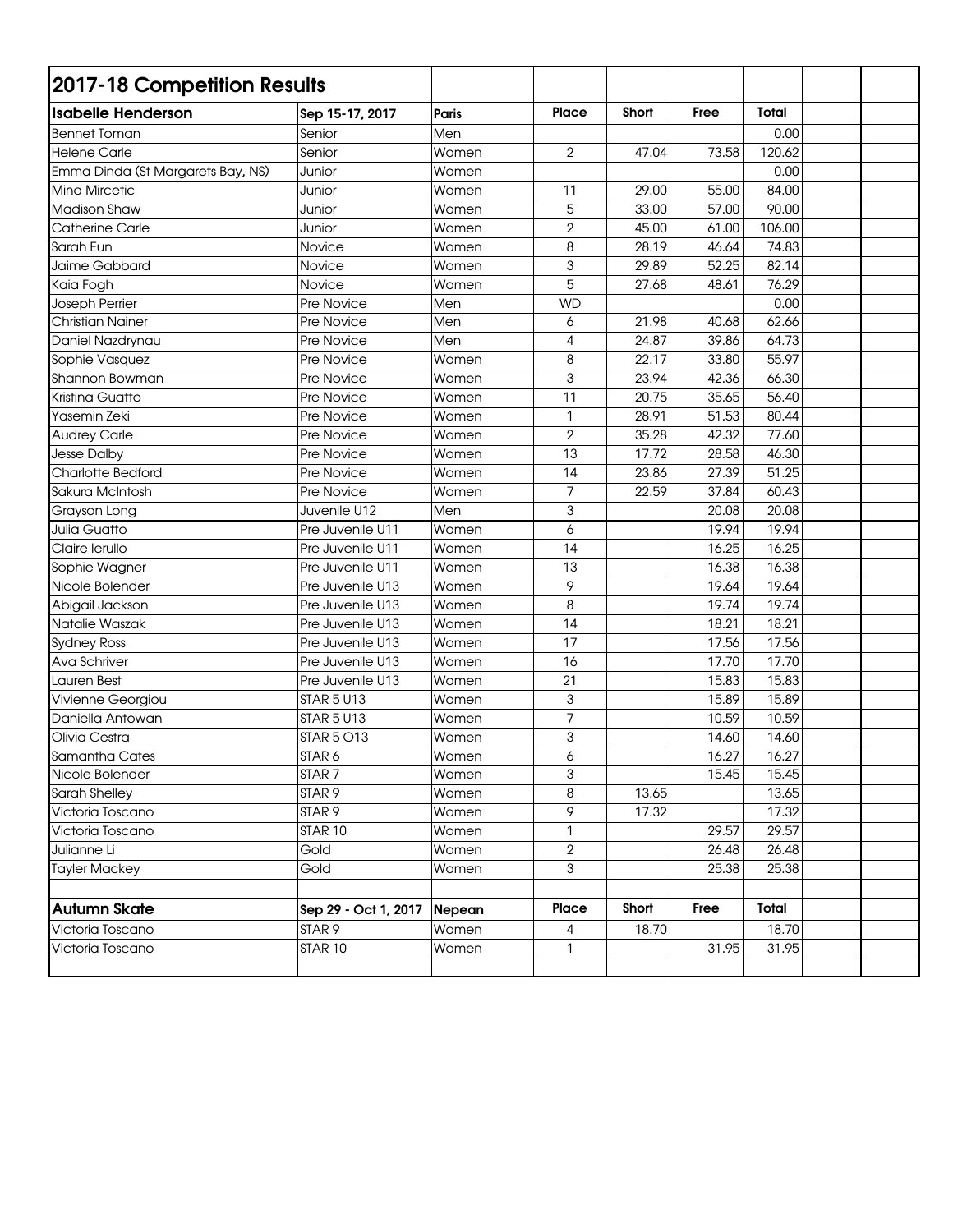| 2017-18 Competition Results          |                  |               |              |              |         |              |       |        |
|--------------------------------------|------------------|---------------|--------------|--------------|---------|--------------|-------|--------|
| <b>Octoberfest</b>                   | Oct 12-15, 2017  | <b>Barrie</b> | <b>Place</b> | Dance 1      | Dance 2 | Short        | Free  | Total  |
| Kaitlyn Chubb / Alex Gunther (Minto) | Junior           | Dance         | 8            |              |         | 43.52        | 58.90 | 102.42 |
| Emma Goodstadt / Joseph Perrier      | Pre Novice       | Dance         | 11           | 10.31        | 9.52    |              | 31.87 | 51.70  |
| Nicole Bolender / Christian Nainer   | Pre Novice       | Dance         | 16           | 10.35        | 7.52    |              | 25.53 | 43.40  |
| Ivey Caldwell / Cayden Dawson        | Pre Juvenile     | Dance         | 3            | 8.72         | 9.37    |              | 20.17 | 38.26  |
| Sophie Leining / Kyle Sung (PCFSC)   | Pre Juvenile     | Dance         | 4            | 10.28        | 9.64    |              | 13.79 | 33.71  |
|                                      |                  |               | <b>Place</b> | <b>Short</b> | Free    | <b>Total</b> |       |        |
| <b>Bennet Toman</b>                  | Senior           | Men           | 1            | 71.39        | 120.07  | 191.46       |       |        |
| <b>Helene Carle</b>                  | Senior           | Women         | 3            | 52.62        | 76.30   | 128.92       |       |        |
| <b>Catherine Carle</b>               | Junior           | Women         | 1            | 47.29        | 84.65   | 131.94       |       |        |
| Emma Dinda (St Margarets Bay, NS)    | Junior           | Women         | 4            | 42.82        | 63.51   | 106.33       |       |        |
| <b>Madison Shaw</b>                  | Junior           | Women         | 7            | 32.02        | 61.09   | 93.11        |       |        |
| <b>Mina Mircetic</b>                 | Junior           | Women         | <b>WD</b>    |              |         | 0.00         |       |        |
| Jaime Gabbard                        | Novice           | Women         | $\mathbf{1}$ | 37.49        | 62.66   | 100.15       |       |        |
| Kaia Fogh                            | Novice           | Women         | <b>WD</b>    |              |         | 0.00         |       |        |
| Sarah Eun                            | Novice           | Women         | 7            | 26.34        | 49.69   | 76.03        |       |        |
| Stephanie Spina                      | Novice           | Women         | 14           | 20.84        | 29.74   | 50.58        |       |        |
| <b>Christian Nainer</b>              | Pre Novice       | Men           | 6            | 23.91        | 41.13   | 65.04        |       |        |
| Daniel Nazdrynau                     | Pre Novice       | Men           | 5            | 21.16        | 45.08   | 66.24        |       |        |
| Joseph Perrier                       | Pre Novice       | Men           | <b>WD</b>    |              |         | 0.00         |       |        |
| Alessandra Spina                     | Pre Novice       | Women         | 17           | 18.74        | 23.61   | 42.35        |       |        |
| <b>Audrey Carle</b>                  | Pre Novice       | Women         | 1            | 33.17        | 55.49   | 88.66        |       |        |
| Charlotte Bedford                    | Pre Novice       | Women         | 14           | 17.65        | 32.72   | 50.37        |       |        |
| Jesse Dalby                          | Pre Novice       | Women         | 13           | 17.17        | 30.30   | 47.47        |       |        |
| Kristina Guatto                      | Pre Novice       | Women         | 15           | 17.35        | 0.00    | 17.35        |       |        |
| Lyssa Jinman                         | Pre Novice       | Women         | 13           | 22.08        | 40.26   | 62.34        |       |        |
| Sakura McIntosh                      | Pre Novice       | Women         | 11           | 23.15        | 39.35   | 62.50        |       |        |
| Shannon Bowman                       | Pre Novice       | Women         | 3            | 25.04        | 44.24   | 69.28        |       |        |
| Sophie Vasquez                       | Pre Novice       | Women         | 9            | 20.34        | 35.51   | 55.85        |       |        |
| Yasemin Zeki                         | Pre Novice       | Women         | 4            | 28.37        | 47.84   | 76.21        |       |        |
| Grayson Long                         | Juvenile U12     | Men           | need         |              |         | 0            |       |        |
| Claire lerullo                       | Pre Juvenile U11 | Women         | 12.00        |              | 15.03   | 15.03        |       |        |
| Julia Guatto                         | Pre Juvenile U11 | Women         | 1.00         |              | 23.99   | 23.99        |       |        |
| Sophie Wagner                        | Pre Juvenile U11 | Women         | 3.00         |              | 19.73   | 19.73        |       |        |
| <b>Tian Qing</b>                     | Pre Juvenile U11 | Women         | 9.00         |              | 18.25   | 18.25        |       |        |
| Vivienne Georgiou                    | Pre Juvenile U11 | Women         | 8.00         |              | 18.04   | 18.04        |       |        |
| Daniel Chacon                        | Pre Juvenile U13 | Men           | 3.00         |              | 9.93    | 9.93         |       |        |
| Abigail Jackson                      | Pre Juvenile U13 | Women         | 10.00        |              | 15.05   | 15.05        |       |        |
| Ava Schriver                         | Pre Juvenile U13 | Women         | 11.00        |              | 15.04   | 15.04        |       |        |
| Emma Goodstadt                       | Pre Juvenile U13 | Women         | 13.00        |              | 13.40   | 13.40        |       |        |
| Kirianne Chubb                       | Pre Juvenile U13 | Women         | 16.00        |              | 12.31   | 12.31        |       |        |
| Lauren Best                          | Pre Juvenile U13 | Women         | 15.00        |              | 12.56   | 12.56        |       |        |
| Natalie Waszak                       | Pre Juvenile U13 | Women         | 9.00         |              | 15.35   | 15.35        |       |        |
| Nicole Bolender                      | Pre Juvenile U13 | Women         | 3.00         |              | 21.71   | 21.71        |       |        |
| <b>Sydney Ross</b>                   | Pre Juvenile U13 | Women         | 11.00        |              | 18.50   | 18.50        |       |        |
|                                      |                  |               |              |              |         |              |       |        |
|                                      |                  |               |              |              |         |              |       |        |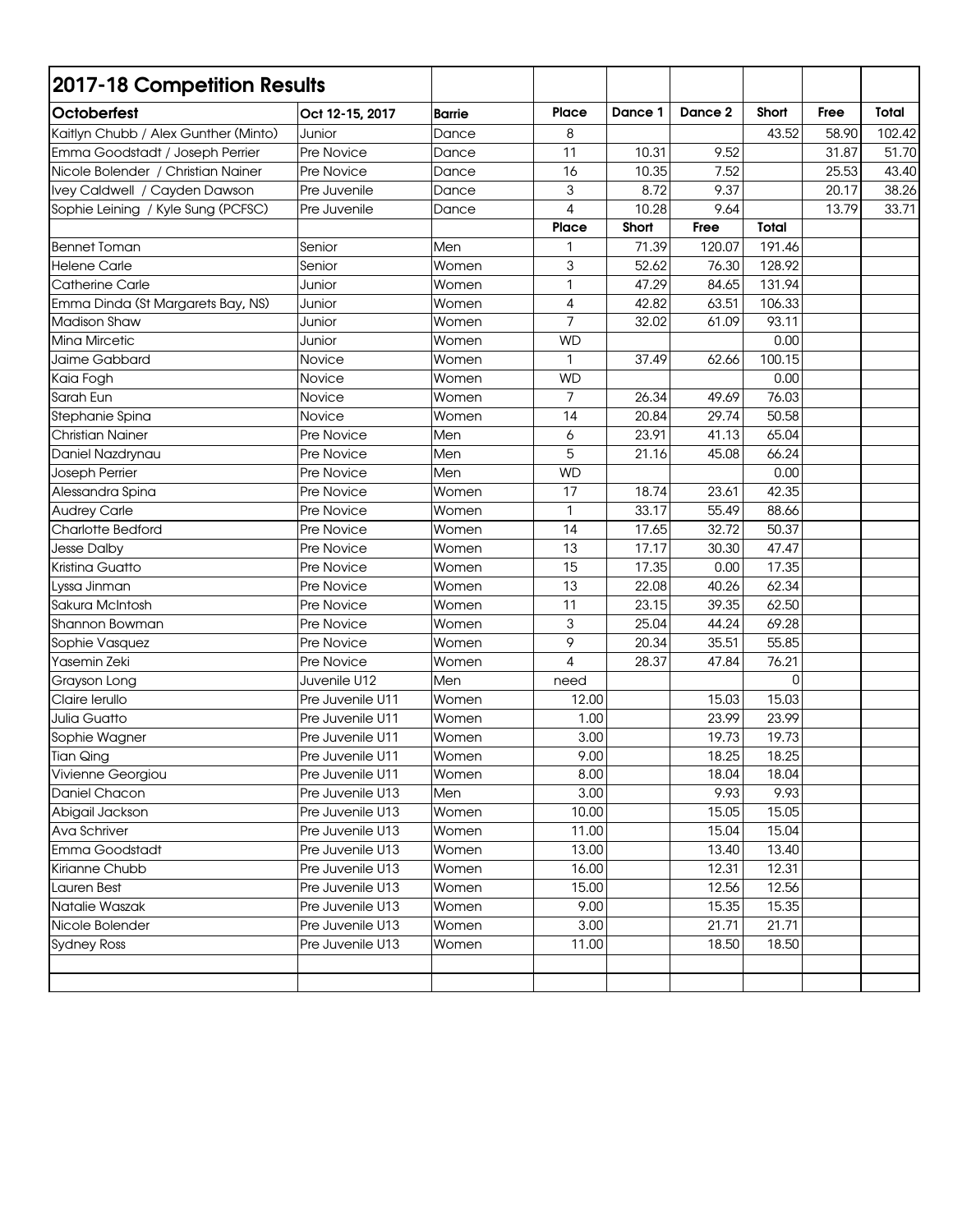| 2017-18 Competition Results          |                          |                 |              |                |                |                  |       |        |
|--------------------------------------|--------------------------|-----------------|--------------|----------------|----------------|------------------|-------|--------|
| <b>Skate Canada - Skate Ontario</b>  |                          |                 |              |                |                |                  |       |        |
| <b>Sectionals</b>                    | Nov 2-5, 2017            | <b>Oakville</b> | <b>Place</b> | Dance 1        | Dance 2        | Short            | Free  | Total  |
| Kaitlyn Chubb / Alex Gunther (Minto) | Junior                   | Dance           | 6            |                |                | 44.50            | 58.14 | 102.64 |
| Emma Goodstadt / Joseph Perrier      | Pre Novice               | Dance           | 9            | 10.91          | 9.26           |                  | 32.70 | 52.87  |
| Nicole Bolender / Christian Nainer   | Pre Novice               | Dance           | 12           | 11.24          | 7.45           |                  | 30.71 | 49.40  |
|                                      |                          |                 | Place        | Short          | Free           | Total            |       |        |
| <b>Bennet Toman</b>                  | Senior                   | Men             | 3            | 63.34          | 134.73         | 198.07           |       |        |
| <b>Helene Carle</b>                  | Senior                   | Women           | 6            | 42.49          | 66.43          | 108.92           |       |        |
| Catherine Carle                      | Junior                   | Women           | 3            | 44.05          | 78.09          | 122.14           |       |        |
| Emma Dinda (St Margarets Bay, NS)    | Junior                   | Women           | 12           | 37.77          | 61.52          | 99.29            |       |        |
| <b>Madison Shaw</b>                  | Junior                   | Women           | 16           | 33.22          | 60.25          | 93.47            |       |        |
| Jaime Gabbard                        | Novice                   | Women           | 9            | 35.71          | 61.42          | 97.13            |       |        |
| Sarah Eun                            | Novice                   | Women           | 26           | 28.43          | 55.20          | 83.63            |       |        |
| <b>Christian Nainer</b>              | Pre Novice               | Men             | 13           | 22.80          | 39.99          | 62.79            |       |        |
| Daniel Nazdrynau                     | Pre Novice               | Men             | 4            | 28.86          | 47.92          | 76.78            |       |        |
| <b>Audrey Carle</b>                  | <b>Pre Novice</b>        | Women           | 8            | 30.29          | 55.76          | 86.05            |       |        |
| Shannon Bowman                       | Pre Novice               | Women           | 30           | 23.92          | 47.50          | 71.42            |       |        |
| Yasemin Zeki                         | Pre Novice               | Women           | 24           | 24.18          | 50.14          | 74.32            |       |        |
|                                      |                          |                 |              |                |                |                  |       |        |
| lSkate Ontario Sectionals            |                          |                 |              |                |                |                  |       |        |
| Invitational                         |                          |                 | <b>Place</b> |                | Free           | Total            |       |        |
|                                      | Nov 2-5, 2017            | <b>Oakville</b> |              | Short          |                |                  |       |        |
| Alessandra Spina                     | Pre Novice               | Women           | 41           | 18.57          | 27.67          | 46.24            |       |        |
| <b>Charlotte Bedford</b>             | <b>Pre Novice</b>        | Women           | 9            | 27.13          | 39.05          | 66.18            |       |        |
| <b>Jesse Dalby</b>                   | Pre Novice               | Women           | 23           | 19.58          | 40.74          | 60.32            |       |        |
| Kristina Guatto                      | Pre Novice               | Women           | 10           | 22.87          | 43.12          | 65.99            |       |        |
| Lyssa Jinman                         | Pre Novice               | Women           | 29           | 21.61          | 36.59          | 58.20            |       |        |
| Sakura McIntosh                      | Pre Novice               | Women           | 12<br>14     | 19.84          | 44.43<br>42.41 | 64.27<br>63.15   |       |        |
| Sophie Vasquez                       | Pre Novice               | Women           |              | 20.74          |                |                  |       |        |
|                                      |                          |                 | <b>Place</b> | Dance 1        | Dance 2        | <b>Short</b>     | Free  | Total  |
| 2018 Skate Canada Challenge          | Nov 29-Dec 3, 2017       | Pierrefonds, QC |              |                |                |                  |       |        |
| Kaitlyn Chubb / Alex Gunther (Minto) | Junior                   | Dance           | 12           |                |                | 44.10            | 64.06 | 108.16 |
| Emma Goodstadt / Joseph Perrier      | Pre Novice               | Dance           | 17           | 12.88          | 9.88           |                  | 34.60 | 57.36  |
| Nicole Bolender / Christian Nainer   | Pre Novice               | Dance           | 23           | 11.10          | 9.34           |                  | 29.95 | 50.39  |
|                                      |                          |                 | Place        | Short          | Free           | <b>Total</b>     |       |        |
| <b>Bennet Toman</b>                  | Senior                   | Men             | 8            | 60.35          | 119.83         | 180.18           |       |        |
| <b>Helene Carle</b>                  | Senior                   | Women           | 11<br>11     | 47.63          | 87.59          | 135.22<br>133.52 |       |        |
| <b>Catherine Carle</b>               | Junior                   | Women           |              | 51.31          | 82.21          |                  |       |        |
| Emma Dinda (St Margarets Bay, NS)    | Junior                   | Women           | 23           | 40.75          | 76.16          | 116.91           |       |        |
| <b>Madison Shaw</b>                  | Junior                   | Women           | 38<br>16     | 36.08          | 64.07          | 100.15<br>98.73  |       |        |
| Jaime Gabbard                        | Novice                   | Women<br>Men    | 22           | 37.68<br>23.73 | 61.05<br>47.22 | 70.95            |       |        |
| <b>Christian Nainer</b>              | Pre Novice               |                 | 9            |                |                | 80.05            |       |        |
| Daniel Nazdrynau                     | Pre Novice<br>Pre Novice | Men<br>Women    | 13           | 30.96<br>34.15 | 49.09          | 91.76            |       |        |
| <b>Audrey Carle</b>                  |                          |                 |              |                | 57.61          |                  |       |        |
| 2018 Canadian Tire National          |                          |                 |              |                |                |                  |       |        |
| <b>Skating Championships</b>         | Jan 8-14, 2018           | Vancouver, BC   | Place        | Short          | Free           | Total            |       |        |
| Kaitlyn Chubb / Alex Gunther (Minto) | Junior                   | Dance           | 11           | 45.86          | 58.16          | 104.02           |       |        |
|                                      |                          |                 | <b>Place</b> | Short          | Free           | Total            |       |        |
| <b>Bennet Toman</b>                  | Senior                   | Men             | 12           | 68.83          | 130.08         | 198.91           |       |        |
| <b>Helene Carle</b>                  | Senior                   | Women           | 17           | 39.90          | 83.27          | 123.17           |       |        |
| Catherine Carle                      | Junior                   | Women           | 11           | 40.74          | 83.09          | 123.83           |       |        |
| Jaime Gabbard                        | Novice                   | Women           | 13           | 36.06          | 59.65          | 95.71            |       |        |
|                                      |                          |                 |              |                |                |                  |       |        |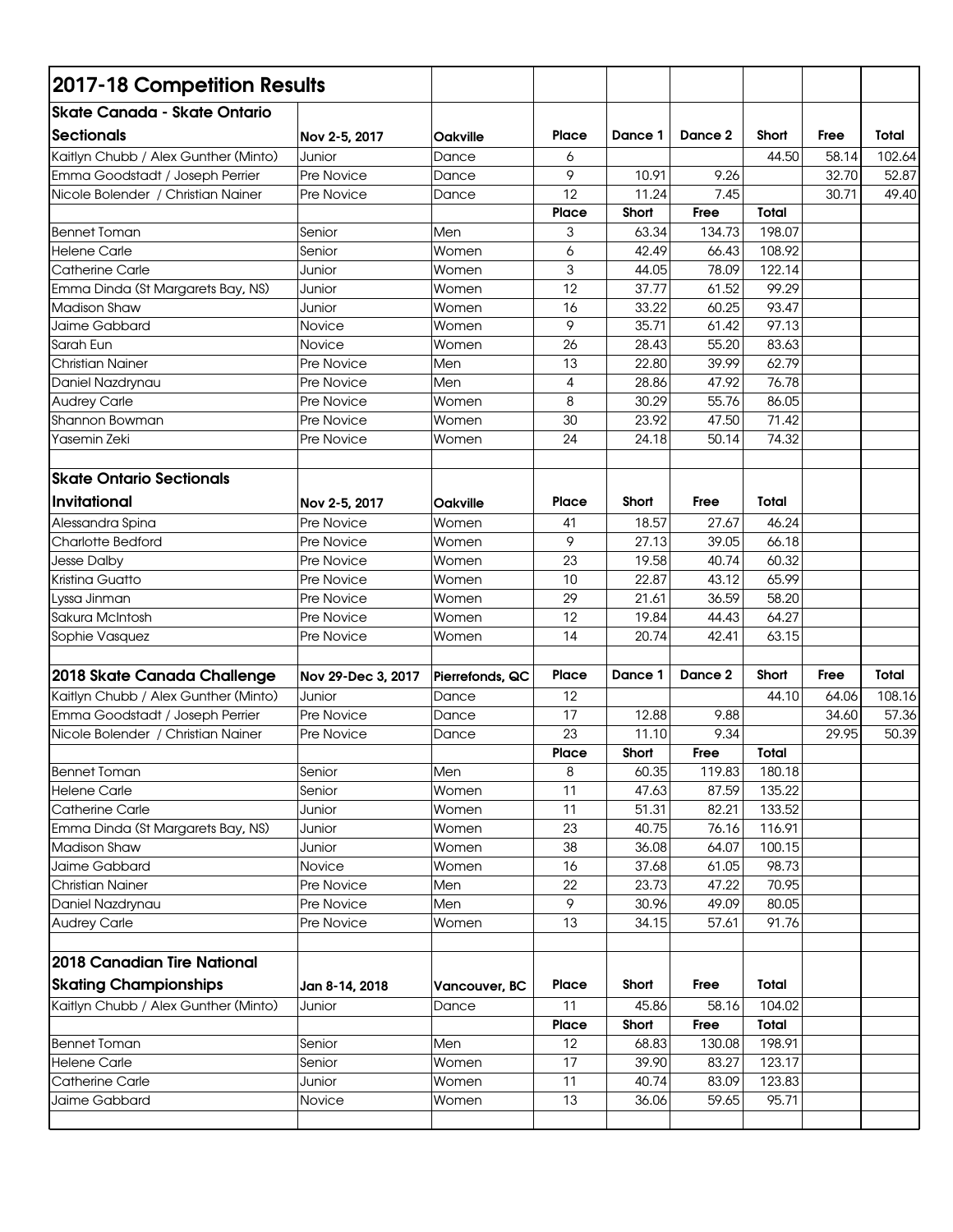| <b>Skokie Skate</b><br><b>Place</b><br>Short<br>Free<br>Total<br>Oct 20-22, 2017<br>Huntsville<br>104.57<br><b>Madison Shaw</b><br>Junior<br>35.06<br>69.51<br>Women<br>1<br>Jaime Gabbard<br>Novice<br><b>WD</b><br>0.00<br>Women<br>0.00<br>Kaia Fogh<br>Women<br><b>WD</b><br>Novice<br>83.90<br>Sarah Eun<br>8<br>28.46<br>Women<br>55.44<br>Novice<br>19.36<br>14<br>35.02<br>54.38<br>Stephanie Spina<br>Women<br>Novice<br>$\overline{2}$<br>29.53<br>29.53<br>Men<br>Daniel Nazdrynau<br>Pre Novice<br>17.38<br>28.91<br>46.29<br>16<br>Alessandra Spina<br>Women<br>Pre Novice<br>17<br>12.94<br>31.18<br>44.12<br><b>Jesse Dalby</b><br>Women<br>Pre Novice<br>Kristina Guatto<br><b>WD</b><br>0.00<br>Pre Novice<br>Women<br>$\overline{7}$<br>19.15<br>19.15<br>Claire lerullo<br>Pre Juvenile U11<br>Women<br>3<br>22.58<br>22.58<br>Julia Guatto<br>Pre Juvenile U11<br>Women<br>$\overline{7}$<br>18.67<br>18.67<br>Abigail Jackson<br>Pre Juvenile U13<br>Women<br>1<br>17.78<br><b>STAR 5 U13</b><br>17.78<br>Cayden Dawson<br>Men<br>Abigail Jackson<br>STAR <sub>7</sub><br>4<br>14.48<br>14.48<br>Women<br>12<br>STAR <sub>9</sub><br>16.34<br>16.34<br>Sarah Shelley<br>Women<br>Total<br><b>Place</b><br>Short<br>Free<br>$\overline{2}$<br>27.23<br>27.23<br>Sarah Shelley<br>STAR 10<br>Women<br>Julianne Li<br>Gold<br>$\overline{2}$<br>31.40<br>31.40<br>Women<br>5<br>28.87<br>28.87<br>Gold<br><b>Tayler Mackey</b><br>Women<br>C Skills<br><b>Place</b><br>Int<br>Free<br>Total<br>3<br>27.81<br>27.51<br>90.40<br>Victoria Toscano<br>Silver<br>Triathlon<br>35.08<br><b>K.I.S. Invitational</b><br>Dance 1<br>Dance 2<br>Total<br><b>Place</b><br>Free<br>Nov 18-19, 2017<br><b>Keswick</b><br>Ivey Caldwell / Cayden Dawson<br>Pre Juvenile<br>2<br>9.04<br>8.95<br>38.45<br>Dance<br>20.46<br>Sophie Leining / Kyle Sung (PCFSC)<br>7.52<br>Pre Juvenile<br>4<br>8.79<br>17.11<br>33.42<br>Dance<br>Free<br>Total<br><b>Place</b><br>Short<br>Juvenile U12<br>Men<br>27.75<br>27.75<br>1<br>Grayson Long<br>5<br>Claire lerullo<br>Pre Juvenile U11<br>Women<br>16.41<br>16.41<br>4<br>19.28<br>Pre Juvenile U11<br>19.28<br>Sophie Wagner<br>Women<br>$\overline{2}$<br><b>Tian Qing</b><br>Pre Juvenile U11<br>21.95<br>21.95<br>Women<br>3<br>20.07<br>20.07<br>Vivienne Georgiou<br>Pre Juvenile U11<br>Women<br>$\overline{2}$<br>Cayden Dawson<br>Men<br>18.32<br>18.32<br>Pre Juvenile U13<br>5<br>Abigail Jackson<br>16.80<br>16.80<br>Pre Juvenile U13<br>Women<br>Ava Schriver<br>3<br>20.05<br>20.05<br>Pre Juvenile U13<br>Women<br>19.21<br>4<br>19.21<br>Pre Juvenile U13<br>Women<br>Lauren Best<br>6<br>16.08<br>Pre Juvenile U13<br>Women<br>16.08<br>17.01<br>17.01<br>Olivia Cestra<br><b>STAR 5 O13</b><br>1<br>Women<br>Kitty Men<br>4<br>16.53<br>16.53<br><b>STAR 5 U10</b><br>Women<br>5<br>12.83<br>12.83<br>Hannah Meyer<br><b>STAR 5 U10</b><br>Women<br>8<br>11.67<br>Sophie Leining<br><b>STAR 5 U10</b><br>11.67<br>Women<br>7<br><b>Brooke Leining</b><br><b>STAR 5 U13</b><br>10.43<br>10.43<br>Women<br>$\overline{2}$<br>21.48<br><b>STAR 5 U13</b><br>21.48<br>Lucy Yeo<br>Women<br>2<br>16.85<br>Sofia De Andrade<br><b>STAR 5 U13</b><br>16.85<br>Women<br>9<br>STAR 6<br>11.72<br>11.72<br>Lauren Seagram<br>Women<br>5<br>18.30<br>Samantha Cates<br>STAR 6<br>18.30<br>Women<br>STAR <sub>7</sub><br>16.47<br>Abigail Jackson<br>4<br>Women<br>16.47<br>STAR <sub>8</sub><br>Ella Boone<br>20.00<br>20.00<br>Women<br>6<br><b>Tayler Mackey</b><br>Gold<br>1<br>34.20<br>34.20<br>Women<br><b>Place</b><br>Dance 1<br>Dance 2<br>Total<br><b>Snowflake</b><br>Dec 2-3, 2017<br><b>Port Credit</b><br>9.17<br>13.93<br>Ava Grace Smith / Danny Yang<br><b>STAR 6-7</b><br>1<br>4.76<br>Dance<br><b>Place</b><br>Short<br>Free<br>Total<br>Ava Grace Smith<br>STAR 5 O13<br>11.64<br>Women<br>6<br>11.64<br><b>STAR 5 U10</b><br>Hannah Meyer<br>Women<br>5<br>13.42<br>13.42<br>Ella Boone<br>STAR <sub>8</sub><br>Women<br>6<br>19.96<br>19.96 | 2017-18 Competition Results |  |  |  |  |
|--------------------------------------------------------------------------------------------------------------------------------------------------------------------------------------------------------------------------------------------------------------------------------------------------------------------------------------------------------------------------------------------------------------------------------------------------------------------------------------------------------------------------------------------------------------------------------------------------------------------------------------------------------------------------------------------------------------------------------------------------------------------------------------------------------------------------------------------------------------------------------------------------------------------------------------------------------------------------------------------------------------------------------------------------------------------------------------------------------------------------------------------------------------------------------------------------------------------------------------------------------------------------------------------------------------------------------------------------------------------------------------------------------------------------------------------------------------------------------------------------------------------------------------------------------------------------------------------------------------------------------------------------------------------------------------------------------------------------------------------------------------------------------------------------------------------------------------------------------------------------------------------------------------------------------------------------------------------------------------------------------------------------------------------------------------------------------------------------------------------------------------------------------------------------------------------------------------------------------------------------------------------------------------------------------------------------------------------------------------------------------------------------------------------------------------------------------------------------------------------------------------------------------------------------------------------------------------------------------------------------------------------------------------------------------------------------------------------------------------------------------------------------------------------------------------------------------------------------------------------------------------------------------------------------------------------------------------------------------------------------------------------------------------------------------------------------------------------------------------------------------------------------------------------------------------------------------------------------------------------------------------------------------------------------------------------------------------------------------------------------------------------------------------------------------------------------------------------------------------------------------------------------------------------------------------------------------------------------------------------------------------------------------------------------------------------------------------------------------------------------------------------------------------------------------------------------------------------------------------------------------------------------------------------------------------------------------------------------------------------------------------------------|-----------------------------|--|--|--|--|
|                                                                                                                                                                                                                                                                                                                                                                                                                                                                                                                                                                                                                                                                                                                                                                                                                                                                                                                                                                                                                                                                                                                                                                                                                                                                                                                                                                                                                                                                                                                                                                                                                                                                                                                                                                                                                                                                                                                                                                                                                                                                                                                                                                                                                                                                                                                                                                                                                                                                                                                                                                                                                                                                                                                                                                                                                                                                                                                                                                                                                                                                                                                                                                                                                                                                                                                                                                                                                                                                                                                                                                                                                                                                                                                                                                                                                                                                                                                                                                                                                          |                             |  |  |  |  |
|                                                                                                                                                                                                                                                                                                                                                                                                                                                                                                                                                                                                                                                                                                                                                                                                                                                                                                                                                                                                                                                                                                                                                                                                                                                                                                                                                                                                                                                                                                                                                                                                                                                                                                                                                                                                                                                                                                                                                                                                                                                                                                                                                                                                                                                                                                                                                                                                                                                                                                                                                                                                                                                                                                                                                                                                                                                                                                                                                                                                                                                                                                                                                                                                                                                                                                                                                                                                                                                                                                                                                                                                                                                                                                                                                                                                                                                                                                                                                                                                                          |                             |  |  |  |  |
|                                                                                                                                                                                                                                                                                                                                                                                                                                                                                                                                                                                                                                                                                                                                                                                                                                                                                                                                                                                                                                                                                                                                                                                                                                                                                                                                                                                                                                                                                                                                                                                                                                                                                                                                                                                                                                                                                                                                                                                                                                                                                                                                                                                                                                                                                                                                                                                                                                                                                                                                                                                                                                                                                                                                                                                                                                                                                                                                                                                                                                                                                                                                                                                                                                                                                                                                                                                                                                                                                                                                                                                                                                                                                                                                                                                                                                                                                                                                                                                                                          |                             |  |  |  |  |
|                                                                                                                                                                                                                                                                                                                                                                                                                                                                                                                                                                                                                                                                                                                                                                                                                                                                                                                                                                                                                                                                                                                                                                                                                                                                                                                                                                                                                                                                                                                                                                                                                                                                                                                                                                                                                                                                                                                                                                                                                                                                                                                                                                                                                                                                                                                                                                                                                                                                                                                                                                                                                                                                                                                                                                                                                                                                                                                                                                                                                                                                                                                                                                                                                                                                                                                                                                                                                                                                                                                                                                                                                                                                                                                                                                                                                                                                                                                                                                                                                          |                             |  |  |  |  |
|                                                                                                                                                                                                                                                                                                                                                                                                                                                                                                                                                                                                                                                                                                                                                                                                                                                                                                                                                                                                                                                                                                                                                                                                                                                                                                                                                                                                                                                                                                                                                                                                                                                                                                                                                                                                                                                                                                                                                                                                                                                                                                                                                                                                                                                                                                                                                                                                                                                                                                                                                                                                                                                                                                                                                                                                                                                                                                                                                                                                                                                                                                                                                                                                                                                                                                                                                                                                                                                                                                                                                                                                                                                                                                                                                                                                                                                                                                                                                                                                                          |                             |  |  |  |  |
|                                                                                                                                                                                                                                                                                                                                                                                                                                                                                                                                                                                                                                                                                                                                                                                                                                                                                                                                                                                                                                                                                                                                                                                                                                                                                                                                                                                                                                                                                                                                                                                                                                                                                                                                                                                                                                                                                                                                                                                                                                                                                                                                                                                                                                                                                                                                                                                                                                                                                                                                                                                                                                                                                                                                                                                                                                                                                                                                                                                                                                                                                                                                                                                                                                                                                                                                                                                                                                                                                                                                                                                                                                                                                                                                                                                                                                                                                                                                                                                                                          |                             |  |  |  |  |
|                                                                                                                                                                                                                                                                                                                                                                                                                                                                                                                                                                                                                                                                                                                                                                                                                                                                                                                                                                                                                                                                                                                                                                                                                                                                                                                                                                                                                                                                                                                                                                                                                                                                                                                                                                                                                                                                                                                                                                                                                                                                                                                                                                                                                                                                                                                                                                                                                                                                                                                                                                                                                                                                                                                                                                                                                                                                                                                                                                                                                                                                                                                                                                                                                                                                                                                                                                                                                                                                                                                                                                                                                                                                                                                                                                                                                                                                                                                                                                                                                          |                             |  |  |  |  |
|                                                                                                                                                                                                                                                                                                                                                                                                                                                                                                                                                                                                                                                                                                                                                                                                                                                                                                                                                                                                                                                                                                                                                                                                                                                                                                                                                                                                                                                                                                                                                                                                                                                                                                                                                                                                                                                                                                                                                                                                                                                                                                                                                                                                                                                                                                                                                                                                                                                                                                                                                                                                                                                                                                                                                                                                                                                                                                                                                                                                                                                                                                                                                                                                                                                                                                                                                                                                                                                                                                                                                                                                                                                                                                                                                                                                                                                                                                                                                                                                                          |                             |  |  |  |  |
|                                                                                                                                                                                                                                                                                                                                                                                                                                                                                                                                                                                                                                                                                                                                                                                                                                                                                                                                                                                                                                                                                                                                                                                                                                                                                                                                                                                                                                                                                                                                                                                                                                                                                                                                                                                                                                                                                                                                                                                                                                                                                                                                                                                                                                                                                                                                                                                                                                                                                                                                                                                                                                                                                                                                                                                                                                                                                                                                                                                                                                                                                                                                                                                                                                                                                                                                                                                                                                                                                                                                                                                                                                                                                                                                                                                                                                                                                                                                                                                                                          |                             |  |  |  |  |
|                                                                                                                                                                                                                                                                                                                                                                                                                                                                                                                                                                                                                                                                                                                                                                                                                                                                                                                                                                                                                                                                                                                                                                                                                                                                                                                                                                                                                                                                                                                                                                                                                                                                                                                                                                                                                                                                                                                                                                                                                                                                                                                                                                                                                                                                                                                                                                                                                                                                                                                                                                                                                                                                                                                                                                                                                                                                                                                                                                                                                                                                                                                                                                                                                                                                                                                                                                                                                                                                                                                                                                                                                                                                                                                                                                                                                                                                                                                                                                                                                          |                             |  |  |  |  |
|                                                                                                                                                                                                                                                                                                                                                                                                                                                                                                                                                                                                                                                                                                                                                                                                                                                                                                                                                                                                                                                                                                                                                                                                                                                                                                                                                                                                                                                                                                                                                                                                                                                                                                                                                                                                                                                                                                                                                                                                                                                                                                                                                                                                                                                                                                                                                                                                                                                                                                                                                                                                                                                                                                                                                                                                                                                                                                                                                                                                                                                                                                                                                                                                                                                                                                                                                                                                                                                                                                                                                                                                                                                                                                                                                                                                                                                                                                                                                                                                                          |                             |  |  |  |  |
|                                                                                                                                                                                                                                                                                                                                                                                                                                                                                                                                                                                                                                                                                                                                                                                                                                                                                                                                                                                                                                                                                                                                                                                                                                                                                                                                                                                                                                                                                                                                                                                                                                                                                                                                                                                                                                                                                                                                                                                                                                                                                                                                                                                                                                                                                                                                                                                                                                                                                                                                                                                                                                                                                                                                                                                                                                                                                                                                                                                                                                                                                                                                                                                                                                                                                                                                                                                                                                                                                                                                                                                                                                                                                                                                                                                                                                                                                                                                                                                                                          |                             |  |  |  |  |
|                                                                                                                                                                                                                                                                                                                                                                                                                                                                                                                                                                                                                                                                                                                                                                                                                                                                                                                                                                                                                                                                                                                                                                                                                                                                                                                                                                                                                                                                                                                                                                                                                                                                                                                                                                                                                                                                                                                                                                                                                                                                                                                                                                                                                                                                                                                                                                                                                                                                                                                                                                                                                                                                                                                                                                                                                                                                                                                                                                                                                                                                                                                                                                                                                                                                                                                                                                                                                                                                                                                                                                                                                                                                                                                                                                                                                                                                                                                                                                                                                          |                             |  |  |  |  |
|                                                                                                                                                                                                                                                                                                                                                                                                                                                                                                                                                                                                                                                                                                                                                                                                                                                                                                                                                                                                                                                                                                                                                                                                                                                                                                                                                                                                                                                                                                                                                                                                                                                                                                                                                                                                                                                                                                                                                                                                                                                                                                                                                                                                                                                                                                                                                                                                                                                                                                                                                                                                                                                                                                                                                                                                                                                                                                                                                                                                                                                                                                                                                                                                                                                                                                                                                                                                                                                                                                                                                                                                                                                                                                                                                                                                                                                                                                                                                                                                                          |                             |  |  |  |  |
|                                                                                                                                                                                                                                                                                                                                                                                                                                                                                                                                                                                                                                                                                                                                                                                                                                                                                                                                                                                                                                                                                                                                                                                                                                                                                                                                                                                                                                                                                                                                                                                                                                                                                                                                                                                                                                                                                                                                                                                                                                                                                                                                                                                                                                                                                                                                                                                                                                                                                                                                                                                                                                                                                                                                                                                                                                                                                                                                                                                                                                                                                                                                                                                                                                                                                                                                                                                                                                                                                                                                                                                                                                                                                                                                                                                                                                                                                                                                                                                                                          |                             |  |  |  |  |
|                                                                                                                                                                                                                                                                                                                                                                                                                                                                                                                                                                                                                                                                                                                                                                                                                                                                                                                                                                                                                                                                                                                                                                                                                                                                                                                                                                                                                                                                                                                                                                                                                                                                                                                                                                                                                                                                                                                                                                                                                                                                                                                                                                                                                                                                                                                                                                                                                                                                                                                                                                                                                                                                                                                                                                                                                                                                                                                                                                                                                                                                                                                                                                                                                                                                                                                                                                                                                                                                                                                                                                                                                                                                                                                                                                                                                                                                                                                                                                                                                          |                             |  |  |  |  |
|                                                                                                                                                                                                                                                                                                                                                                                                                                                                                                                                                                                                                                                                                                                                                                                                                                                                                                                                                                                                                                                                                                                                                                                                                                                                                                                                                                                                                                                                                                                                                                                                                                                                                                                                                                                                                                                                                                                                                                                                                                                                                                                                                                                                                                                                                                                                                                                                                                                                                                                                                                                                                                                                                                                                                                                                                                                                                                                                                                                                                                                                                                                                                                                                                                                                                                                                                                                                                                                                                                                                                                                                                                                                                                                                                                                                                                                                                                                                                                                                                          |                             |  |  |  |  |
|                                                                                                                                                                                                                                                                                                                                                                                                                                                                                                                                                                                                                                                                                                                                                                                                                                                                                                                                                                                                                                                                                                                                                                                                                                                                                                                                                                                                                                                                                                                                                                                                                                                                                                                                                                                                                                                                                                                                                                                                                                                                                                                                                                                                                                                                                                                                                                                                                                                                                                                                                                                                                                                                                                                                                                                                                                                                                                                                                                                                                                                                                                                                                                                                                                                                                                                                                                                                                                                                                                                                                                                                                                                                                                                                                                                                                                                                                                                                                                                                                          |                             |  |  |  |  |
|                                                                                                                                                                                                                                                                                                                                                                                                                                                                                                                                                                                                                                                                                                                                                                                                                                                                                                                                                                                                                                                                                                                                                                                                                                                                                                                                                                                                                                                                                                                                                                                                                                                                                                                                                                                                                                                                                                                                                                                                                                                                                                                                                                                                                                                                                                                                                                                                                                                                                                                                                                                                                                                                                                                                                                                                                                                                                                                                                                                                                                                                                                                                                                                                                                                                                                                                                                                                                                                                                                                                                                                                                                                                                                                                                                                                                                                                                                                                                                                                                          |                             |  |  |  |  |
|                                                                                                                                                                                                                                                                                                                                                                                                                                                                                                                                                                                                                                                                                                                                                                                                                                                                                                                                                                                                                                                                                                                                                                                                                                                                                                                                                                                                                                                                                                                                                                                                                                                                                                                                                                                                                                                                                                                                                                                                                                                                                                                                                                                                                                                                                                                                                                                                                                                                                                                                                                                                                                                                                                                                                                                                                                                                                                                                                                                                                                                                                                                                                                                                                                                                                                                                                                                                                                                                                                                                                                                                                                                                                                                                                                                                                                                                                                                                                                                                                          |                             |  |  |  |  |
|                                                                                                                                                                                                                                                                                                                                                                                                                                                                                                                                                                                                                                                                                                                                                                                                                                                                                                                                                                                                                                                                                                                                                                                                                                                                                                                                                                                                                                                                                                                                                                                                                                                                                                                                                                                                                                                                                                                                                                                                                                                                                                                                                                                                                                                                                                                                                                                                                                                                                                                                                                                                                                                                                                                                                                                                                                                                                                                                                                                                                                                                                                                                                                                                                                                                                                                                                                                                                                                                                                                                                                                                                                                                                                                                                                                                                                                                                                                                                                                                                          |                             |  |  |  |  |
|                                                                                                                                                                                                                                                                                                                                                                                                                                                                                                                                                                                                                                                                                                                                                                                                                                                                                                                                                                                                                                                                                                                                                                                                                                                                                                                                                                                                                                                                                                                                                                                                                                                                                                                                                                                                                                                                                                                                                                                                                                                                                                                                                                                                                                                                                                                                                                                                                                                                                                                                                                                                                                                                                                                                                                                                                                                                                                                                                                                                                                                                                                                                                                                                                                                                                                                                                                                                                                                                                                                                                                                                                                                                                                                                                                                                                                                                                                                                                                                                                          |                             |  |  |  |  |
|                                                                                                                                                                                                                                                                                                                                                                                                                                                                                                                                                                                                                                                                                                                                                                                                                                                                                                                                                                                                                                                                                                                                                                                                                                                                                                                                                                                                                                                                                                                                                                                                                                                                                                                                                                                                                                                                                                                                                                                                                                                                                                                                                                                                                                                                                                                                                                                                                                                                                                                                                                                                                                                                                                                                                                                                                                                                                                                                                                                                                                                                                                                                                                                                                                                                                                                                                                                                                                                                                                                                                                                                                                                                                                                                                                                                                                                                                                                                                                                                                          |                             |  |  |  |  |
|                                                                                                                                                                                                                                                                                                                                                                                                                                                                                                                                                                                                                                                                                                                                                                                                                                                                                                                                                                                                                                                                                                                                                                                                                                                                                                                                                                                                                                                                                                                                                                                                                                                                                                                                                                                                                                                                                                                                                                                                                                                                                                                                                                                                                                                                                                                                                                                                                                                                                                                                                                                                                                                                                                                                                                                                                                                                                                                                                                                                                                                                                                                                                                                                                                                                                                                                                                                                                                                                                                                                                                                                                                                                                                                                                                                                                                                                                                                                                                                                                          |                             |  |  |  |  |
|                                                                                                                                                                                                                                                                                                                                                                                                                                                                                                                                                                                                                                                                                                                                                                                                                                                                                                                                                                                                                                                                                                                                                                                                                                                                                                                                                                                                                                                                                                                                                                                                                                                                                                                                                                                                                                                                                                                                                                                                                                                                                                                                                                                                                                                                                                                                                                                                                                                                                                                                                                                                                                                                                                                                                                                                                                                                                                                                                                                                                                                                                                                                                                                                                                                                                                                                                                                                                                                                                                                                                                                                                                                                                                                                                                                                                                                                                                                                                                                                                          |                             |  |  |  |  |
|                                                                                                                                                                                                                                                                                                                                                                                                                                                                                                                                                                                                                                                                                                                                                                                                                                                                                                                                                                                                                                                                                                                                                                                                                                                                                                                                                                                                                                                                                                                                                                                                                                                                                                                                                                                                                                                                                                                                                                                                                                                                                                                                                                                                                                                                                                                                                                                                                                                                                                                                                                                                                                                                                                                                                                                                                                                                                                                                                                                                                                                                                                                                                                                                                                                                                                                                                                                                                                                                                                                                                                                                                                                                                                                                                                                                                                                                                                                                                                                                                          |                             |  |  |  |  |
|                                                                                                                                                                                                                                                                                                                                                                                                                                                                                                                                                                                                                                                                                                                                                                                                                                                                                                                                                                                                                                                                                                                                                                                                                                                                                                                                                                                                                                                                                                                                                                                                                                                                                                                                                                                                                                                                                                                                                                                                                                                                                                                                                                                                                                                                                                                                                                                                                                                                                                                                                                                                                                                                                                                                                                                                                                                                                                                                                                                                                                                                                                                                                                                                                                                                                                                                                                                                                                                                                                                                                                                                                                                                                                                                                                                                                                                                                                                                                                                                                          |                             |  |  |  |  |
|                                                                                                                                                                                                                                                                                                                                                                                                                                                                                                                                                                                                                                                                                                                                                                                                                                                                                                                                                                                                                                                                                                                                                                                                                                                                                                                                                                                                                                                                                                                                                                                                                                                                                                                                                                                                                                                                                                                                                                                                                                                                                                                                                                                                                                                                                                                                                                                                                                                                                                                                                                                                                                                                                                                                                                                                                                                                                                                                                                                                                                                                                                                                                                                                                                                                                                                                                                                                                                                                                                                                                                                                                                                                                                                                                                                                                                                                                                                                                                                                                          |                             |  |  |  |  |
|                                                                                                                                                                                                                                                                                                                                                                                                                                                                                                                                                                                                                                                                                                                                                                                                                                                                                                                                                                                                                                                                                                                                                                                                                                                                                                                                                                                                                                                                                                                                                                                                                                                                                                                                                                                                                                                                                                                                                                                                                                                                                                                                                                                                                                                                                                                                                                                                                                                                                                                                                                                                                                                                                                                                                                                                                                                                                                                                                                                                                                                                                                                                                                                                                                                                                                                                                                                                                                                                                                                                                                                                                                                                                                                                                                                                                                                                                                                                                                                                                          |                             |  |  |  |  |
|                                                                                                                                                                                                                                                                                                                                                                                                                                                                                                                                                                                                                                                                                                                                                                                                                                                                                                                                                                                                                                                                                                                                                                                                                                                                                                                                                                                                                                                                                                                                                                                                                                                                                                                                                                                                                                                                                                                                                                                                                                                                                                                                                                                                                                                                                                                                                                                                                                                                                                                                                                                                                                                                                                                                                                                                                                                                                                                                                                                                                                                                                                                                                                                                                                                                                                                                                                                                                                                                                                                                                                                                                                                                                                                                                                                                                                                                                                                                                                                                                          |                             |  |  |  |  |
|                                                                                                                                                                                                                                                                                                                                                                                                                                                                                                                                                                                                                                                                                                                                                                                                                                                                                                                                                                                                                                                                                                                                                                                                                                                                                                                                                                                                                                                                                                                                                                                                                                                                                                                                                                                                                                                                                                                                                                                                                                                                                                                                                                                                                                                                                                                                                                                                                                                                                                                                                                                                                                                                                                                                                                                                                                                                                                                                                                                                                                                                                                                                                                                                                                                                                                                                                                                                                                                                                                                                                                                                                                                                                                                                                                                                                                                                                                                                                                                                                          |                             |  |  |  |  |
|                                                                                                                                                                                                                                                                                                                                                                                                                                                                                                                                                                                                                                                                                                                                                                                                                                                                                                                                                                                                                                                                                                                                                                                                                                                                                                                                                                                                                                                                                                                                                                                                                                                                                                                                                                                                                                                                                                                                                                                                                                                                                                                                                                                                                                                                                                                                                                                                                                                                                                                                                                                                                                                                                                                                                                                                                                                                                                                                                                                                                                                                                                                                                                                                                                                                                                                                                                                                                                                                                                                                                                                                                                                                                                                                                                                                                                                                                                                                                                                                                          |                             |  |  |  |  |
|                                                                                                                                                                                                                                                                                                                                                                                                                                                                                                                                                                                                                                                                                                                                                                                                                                                                                                                                                                                                                                                                                                                                                                                                                                                                                                                                                                                                                                                                                                                                                                                                                                                                                                                                                                                                                                                                                                                                                                                                                                                                                                                                                                                                                                                                                                                                                                                                                                                                                                                                                                                                                                                                                                                                                                                                                                                                                                                                                                                                                                                                                                                                                                                                                                                                                                                                                                                                                                                                                                                                                                                                                                                                                                                                                                                                                                                                                                                                                                                                                          |                             |  |  |  |  |
|                                                                                                                                                                                                                                                                                                                                                                                                                                                                                                                                                                                                                                                                                                                                                                                                                                                                                                                                                                                                                                                                                                                                                                                                                                                                                                                                                                                                                                                                                                                                                                                                                                                                                                                                                                                                                                                                                                                                                                                                                                                                                                                                                                                                                                                                                                                                                                                                                                                                                                                                                                                                                                                                                                                                                                                                                                                                                                                                                                                                                                                                                                                                                                                                                                                                                                                                                                                                                                                                                                                                                                                                                                                                                                                                                                                                                                                                                                                                                                                                                          |                             |  |  |  |  |
|                                                                                                                                                                                                                                                                                                                                                                                                                                                                                                                                                                                                                                                                                                                                                                                                                                                                                                                                                                                                                                                                                                                                                                                                                                                                                                                                                                                                                                                                                                                                                                                                                                                                                                                                                                                                                                                                                                                                                                                                                                                                                                                                                                                                                                                                                                                                                                                                                                                                                                                                                                                                                                                                                                                                                                                                                                                                                                                                                                                                                                                                                                                                                                                                                                                                                                                                                                                                                                                                                                                                                                                                                                                                                                                                                                                                                                                                                                                                                                                                                          |                             |  |  |  |  |
|                                                                                                                                                                                                                                                                                                                                                                                                                                                                                                                                                                                                                                                                                                                                                                                                                                                                                                                                                                                                                                                                                                                                                                                                                                                                                                                                                                                                                                                                                                                                                                                                                                                                                                                                                                                                                                                                                                                                                                                                                                                                                                                                                                                                                                                                                                                                                                                                                                                                                                                                                                                                                                                                                                                                                                                                                                                                                                                                                                                                                                                                                                                                                                                                                                                                                                                                                                                                                                                                                                                                                                                                                                                                                                                                                                                                                                                                                                                                                                                                                          |                             |  |  |  |  |
|                                                                                                                                                                                                                                                                                                                                                                                                                                                                                                                                                                                                                                                                                                                                                                                                                                                                                                                                                                                                                                                                                                                                                                                                                                                                                                                                                                                                                                                                                                                                                                                                                                                                                                                                                                                                                                                                                                                                                                                                                                                                                                                                                                                                                                                                                                                                                                                                                                                                                                                                                                                                                                                                                                                                                                                                                                                                                                                                                                                                                                                                                                                                                                                                                                                                                                                                                                                                                                                                                                                                                                                                                                                                                                                                                                                                                                                                                                                                                                                                                          | Natalie Waszak              |  |  |  |  |
|                                                                                                                                                                                                                                                                                                                                                                                                                                                                                                                                                                                                                                                                                                                                                                                                                                                                                                                                                                                                                                                                                                                                                                                                                                                                                                                                                                                                                                                                                                                                                                                                                                                                                                                                                                                                                                                                                                                                                                                                                                                                                                                                                                                                                                                                                                                                                                                                                                                                                                                                                                                                                                                                                                                                                                                                                                                                                                                                                                                                                                                                                                                                                                                                                                                                                                                                                                                                                                                                                                                                                                                                                                                                                                                                                                                                                                                                                                                                                                                                                          |                             |  |  |  |  |
|                                                                                                                                                                                                                                                                                                                                                                                                                                                                                                                                                                                                                                                                                                                                                                                                                                                                                                                                                                                                                                                                                                                                                                                                                                                                                                                                                                                                                                                                                                                                                                                                                                                                                                                                                                                                                                                                                                                                                                                                                                                                                                                                                                                                                                                                                                                                                                                                                                                                                                                                                                                                                                                                                                                                                                                                                                                                                                                                                                                                                                                                                                                                                                                                                                                                                                                                                                                                                                                                                                                                                                                                                                                                                                                                                                                                                                                                                                                                                                                                                          |                             |  |  |  |  |
|                                                                                                                                                                                                                                                                                                                                                                                                                                                                                                                                                                                                                                                                                                                                                                                                                                                                                                                                                                                                                                                                                                                                                                                                                                                                                                                                                                                                                                                                                                                                                                                                                                                                                                                                                                                                                                                                                                                                                                                                                                                                                                                                                                                                                                                                                                                                                                                                                                                                                                                                                                                                                                                                                                                                                                                                                                                                                                                                                                                                                                                                                                                                                                                                                                                                                                                                                                                                                                                                                                                                                                                                                                                                                                                                                                                                                                                                                                                                                                                                                          |                             |  |  |  |  |
|                                                                                                                                                                                                                                                                                                                                                                                                                                                                                                                                                                                                                                                                                                                                                                                                                                                                                                                                                                                                                                                                                                                                                                                                                                                                                                                                                                                                                                                                                                                                                                                                                                                                                                                                                                                                                                                                                                                                                                                                                                                                                                                                                                                                                                                                                                                                                                                                                                                                                                                                                                                                                                                                                                                                                                                                                                                                                                                                                                                                                                                                                                                                                                                                                                                                                                                                                                                                                                                                                                                                                                                                                                                                                                                                                                                                                                                                                                                                                                                                                          |                             |  |  |  |  |
|                                                                                                                                                                                                                                                                                                                                                                                                                                                                                                                                                                                                                                                                                                                                                                                                                                                                                                                                                                                                                                                                                                                                                                                                                                                                                                                                                                                                                                                                                                                                                                                                                                                                                                                                                                                                                                                                                                                                                                                                                                                                                                                                                                                                                                                                                                                                                                                                                                                                                                                                                                                                                                                                                                                                                                                                                                                                                                                                                                                                                                                                                                                                                                                                                                                                                                                                                                                                                                                                                                                                                                                                                                                                                                                                                                                                                                                                                                                                                                                                                          |                             |  |  |  |  |
|                                                                                                                                                                                                                                                                                                                                                                                                                                                                                                                                                                                                                                                                                                                                                                                                                                                                                                                                                                                                                                                                                                                                                                                                                                                                                                                                                                                                                                                                                                                                                                                                                                                                                                                                                                                                                                                                                                                                                                                                                                                                                                                                                                                                                                                                                                                                                                                                                                                                                                                                                                                                                                                                                                                                                                                                                                                                                                                                                                                                                                                                                                                                                                                                                                                                                                                                                                                                                                                                                                                                                                                                                                                                                                                                                                                                                                                                                                                                                                                                                          |                             |  |  |  |  |
|                                                                                                                                                                                                                                                                                                                                                                                                                                                                                                                                                                                                                                                                                                                                                                                                                                                                                                                                                                                                                                                                                                                                                                                                                                                                                                                                                                                                                                                                                                                                                                                                                                                                                                                                                                                                                                                                                                                                                                                                                                                                                                                                                                                                                                                                                                                                                                                                                                                                                                                                                                                                                                                                                                                                                                                                                                                                                                                                                                                                                                                                                                                                                                                                                                                                                                                                                                                                                                                                                                                                                                                                                                                                                                                                                                                                                                                                                                                                                                                                                          |                             |  |  |  |  |
|                                                                                                                                                                                                                                                                                                                                                                                                                                                                                                                                                                                                                                                                                                                                                                                                                                                                                                                                                                                                                                                                                                                                                                                                                                                                                                                                                                                                                                                                                                                                                                                                                                                                                                                                                                                                                                                                                                                                                                                                                                                                                                                                                                                                                                                                                                                                                                                                                                                                                                                                                                                                                                                                                                                                                                                                                                                                                                                                                                                                                                                                                                                                                                                                                                                                                                                                                                                                                                                                                                                                                                                                                                                                                                                                                                                                                                                                                                                                                                                                                          |                             |  |  |  |  |
|                                                                                                                                                                                                                                                                                                                                                                                                                                                                                                                                                                                                                                                                                                                                                                                                                                                                                                                                                                                                                                                                                                                                                                                                                                                                                                                                                                                                                                                                                                                                                                                                                                                                                                                                                                                                                                                                                                                                                                                                                                                                                                                                                                                                                                                                                                                                                                                                                                                                                                                                                                                                                                                                                                                                                                                                                                                                                                                                                                                                                                                                                                                                                                                                                                                                                                                                                                                                                                                                                                                                                                                                                                                                                                                                                                                                                                                                                                                                                                                                                          |                             |  |  |  |  |
|                                                                                                                                                                                                                                                                                                                                                                                                                                                                                                                                                                                                                                                                                                                                                                                                                                                                                                                                                                                                                                                                                                                                                                                                                                                                                                                                                                                                                                                                                                                                                                                                                                                                                                                                                                                                                                                                                                                                                                                                                                                                                                                                                                                                                                                                                                                                                                                                                                                                                                                                                                                                                                                                                                                                                                                                                                                                                                                                                                                                                                                                                                                                                                                                                                                                                                                                                                                                                                                                                                                                                                                                                                                                                                                                                                                                                                                                                                                                                                                                                          |                             |  |  |  |  |
|                                                                                                                                                                                                                                                                                                                                                                                                                                                                                                                                                                                                                                                                                                                                                                                                                                                                                                                                                                                                                                                                                                                                                                                                                                                                                                                                                                                                                                                                                                                                                                                                                                                                                                                                                                                                                                                                                                                                                                                                                                                                                                                                                                                                                                                                                                                                                                                                                                                                                                                                                                                                                                                                                                                                                                                                                                                                                                                                                                                                                                                                                                                                                                                                                                                                                                                                                                                                                                                                                                                                                                                                                                                                                                                                                                                                                                                                                                                                                                                                                          |                             |  |  |  |  |
|                                                                                                                                                                                                                                                                                                                                                                                                                                                                                                                                                                                                                                                                                                                                                                                                                                                                                                                                                                                                                                                                                                                                                                                                                                                                                                                                                                                                                                                                                                                                                                                                                                                                                                                                                                                                                                                                                                                                                                                                                                                                                                                                                                                                                                                                                                                                                                                                                                                                                                                                                                                                                                                                                                                                                                                                                                                                                                                                                                                                                                                                                                                                                                                                                                                                                                                                                                                                                                                                                                                                                                                                                                                                                                                                                                                                                                                                                                                                                                                                                          |                             |  |  |  |  |
|                                                                                                                                                                                                                                                                                                                                                                                                                                                                                                                                                                                                                                                                                                                                                                                                                                                                                                                                                                                                                                                                                                                                                                                                                                                                                                                                                                                                                                                                                                                                                                                                                                                                                                                                                                                                                                                                                                                                                                                                                                                                                                                                                                                                                                                                                                                                                                                                                                                                                                                                                                                                                                                                                                                                                                                                                                                                                                                                                                                                                                                                                                                                                                                                                                                                                                                                                                                                                                                                                                                                                                                                                                                                                                                                                                                                                                                                                                                                                                                                                          |                             |  |  |  |  |
|                                                                                                                                                                                                                                                                                                                                                                                                                                                                                                                                                                                                                                                                                                                                                                                                                                                                                                                                                                                                                                                                                                                                                                                                                                                                                                                                                                                                                                                                                                                                                                                                                                                                                                                                                                                                                                                                                                                                                                                                                                                                                                                                                                                                                                                                                                                                                                                                                                                                                                                                                                                                                                                                                                                                                                                                                                                                                                                                                                                                                                                                                                                                                                                                                                                                                                                                                                                                                                                                                                                                                                                                                                                                                                                                                                                                                                                                                                                                                                                                                          |                             |  |  |  |  |
|                                                                                                                                                                                                                                                                                                                                                                                                                                                                                                                                                                                                                                                                                                                                                                                                                                                                                                                                                                                                                                                                                                                                                                                                                                                                                                                                                                                                                                                                                                                                                                                                                                                                                                                                                                                                                                                                                                                                                                                                                                                                                                                                                                                                                                                                                                                                                                                                                                                                                                                                                                                                                                                                                                                                                                                                                                                                                                                                                                                                                                                                                                                                                                                                                                                                                                                                                                                                                                                                                                                                                                                                                                                                                                                                                                                                                                                                                                                                                                                                                          |                             |  |  |  |  |
|                                                                                                                                                                                                                                                                                                                                                                                                                                                                                                                                                                                                                                                                                                                                                                                                                                                                                                                                                                                                                                                                                                                                                                                                                                                                                                                                                                                                                                                                                                                                                                                                                                                                                                                                                                                                                                                                                                                                                                                                                                                                                                                                                                                                                                                                                                                                                                                                                                                                                                                                                                                                                                                                                                                                                                                                                                                                                                                                                                                                                                                                                                                                                                                                                                                                                                                                                                                                                                                                                                                                                                                                                                                                                                                                                                                                                                                                                                                                                                                                                          |                             |  |  |  |  |
|                                                                                                                                                                                                                                                                                                                                                                                                                                                                                                                                                                                                                                                                                                                                                                                                                                                                                                                                                                                                                                                                                                                                                                                                                                                                                                                                                                                                                                                                                                                                                                                                                                                                                                                                                                                                                                                                                                                                                                                                                                                                                                                                                                                                                                                                                                                                                                                                                                                                                                                                                                                                                                                                                                                                                                                                                                                                                                                                                                                                                                                                                                                                                                                                                                                                                                                                                                                                                                                                                                                                                                                                                                                                                                                                                                                                                                                                                                                                                                                                                          |                             |  |  |  |  |
|                                                                                                                                                                                                                                                                                                                                                                                                                                                                                                                                                                                                                                                                                                                                                                                                                                                                                                                                                                                                                                                                                                                                                                                                                                                                                                                                                                                                                                                                                                                                                                                                                                                                                                                                                                                                                                                                                                                                                                                                                                                                                                                                                                                                                                                                                                                                                                                                                                                                                                                                                                                                                                                                                                                                                                                                                                                                                                                                                                                                                                                                                                                                                                                                                                                                                                                                                                                                                                                                                                                                                                                                                                                                                                                                                                                                                                                                                                                                                                                                                          |                             |  |  |  |  |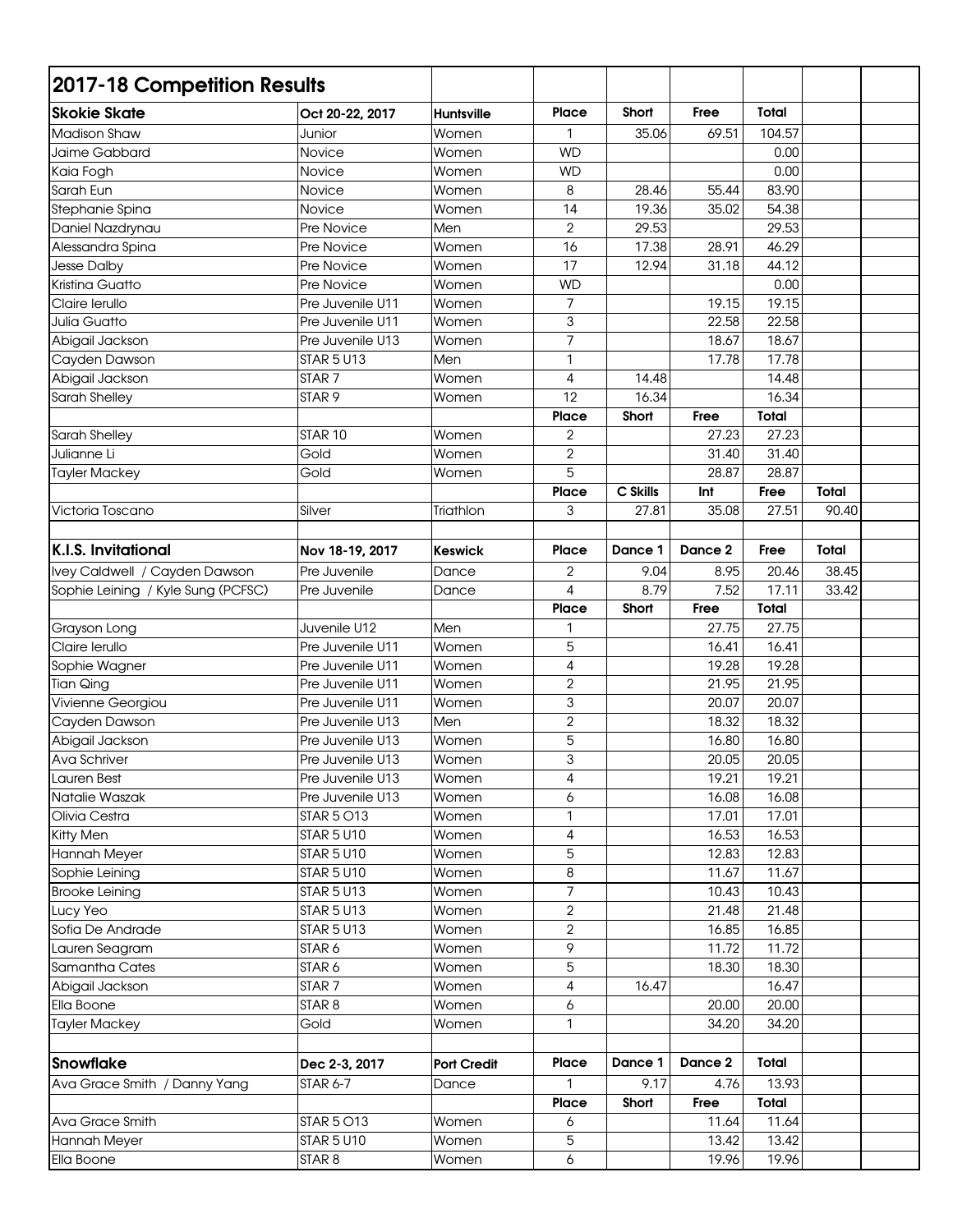| 2017-18 Competition Results |                   |                  |                |           |               |              |              |  |
|-----------------------------|-------------------|------------------|----------------|-----------|---------------|--------------|--------------|--|
| <b>Bill Phillips</b>        | Dec 9-10, 2017    | <b>Stratford</b> | <b>Place</b>   | 1st Skate | 2nd Skate     | Total        |              |  |
| <b>EDGE</b>                 | Elementary        | Synchro          | 11             |           | not published | $\Omega$     |              |  |
| <b>EDGE</b>                 | Pre Juvenile      | Synchro          | 5              | 7.10      | 15.56         | 22.66        |              |  |
| <b>EDGE</b>                 | Juvenile          | Synchro          | 6              | 11.90     | 25.09         | 36.99        |              |  |
| <b>EDGE</b>                 | Pre Novice        | Synchro          | 13             | 10.74     | 20.98         | 31.72        |              |  |
| <b>EDGE</b>                 | Novice            | Synchro          | 4              | 19.91     | 45.03         | 64.94        |              |  |
| <b>EDGE</b>                 | Intermediate      | Synchro          | 4              | 26.85     | 59.22         | 86.07        |              |  |
| <b>Skates Alive</b>         | Dec 16, 2017      | <b>Milton</b>    | <b>Place</b>   | Short     | Free          | <b>Total</b> |              |  |
| Grayson Long                | Juvenile U12      | Men              | 1              |           | 29.77         | 29.77        |              |  |
| Alice Buzynska              | Pre Juvenile U11  | Women            | $\overline{2}$ |           | 20.45         | 20.45        |              |  |
| Julia Guatto                | Pre Juvenile U11  | Women            | 3              |           | 20.36         | 20.36        |              |  |
| Sophie Wagner               | Pre Juvenile U11  | Women            | 4              |           | 18.56         | 18.56        |              |  |
| Vivienne Georgiou           | Pre Juvenile U11  | Women            | 3              |           | 19.36         | 19.36        |              |  |
| Cayden Dawson               | Pre Juvenile U13  | Men              | 1              |           | 18.38         | 18.38        |              |  |
| Daniel Chacon               | Pre Juvenile U13  | Men              | $\mathbf{2}$   |           | 10.17         | 10.17        |              |  |
| Abigail Jackson             | Pre Juvenile U13  | Women            | 5              |           | 20.46         | 20.46        |              |  |
| Ava Schriver                | Pre Juvenile U13  | Women            | 3              |           | 21.06         | 21.06        |              |  |
| Daniella Antowan            | Pre Juvenile U13  | Women            | 7              |           | 17.11         | 17.11        |              |  |
| Lauren Best                 | Pre Juvenile U13  | Women            | 4              |           | 19.94         | 19.94        |              |  |
| Natalie Waszak              | Pre Juvenile U13  | Women            | 6              |           | 17.22         | 17.22        |              |  |
| Nicole Bolender             | Pre Juvenile U13  | Women            | 4              |           | 23.11         | 23.11        |              |  |
| <b>Sydney Ross</b>          | Pre Juvenile U13  | Women            | 6              |           | 18.33         | 18.33        |              |  |
| Olivia Cestra               | <b>STAR 5 O13</b> | Women            | 3              |           | 15.65         | 15.65        |              |  |
| Hannah Meyer                | <b>STAR 5 U10</b> | Women            | 6              |           | 13.45         | 13.45        |              |  |
| Sophie Leining              | <b>STAR 5 U10</b> | Women            | 7              |           | 12.21         | 12.21        |              |  |
| <b>Brooke Leining</b>       | <b>STAR 5 U13</b> | Women            | 5              |           | 13.88         | 13.88        |              |  |
| Isabel Zielinski            | <b>STAR 5 U13</b> | Women            | 6              |           | 13.63         | 13.63        |              |  |
| Lauren Seagram              | STAR 6            | Women            | 8              |           | 11.34         | 11.34        |              |  |
| Lauren White                | STAR 6            | Women            | 5              |           | 16.13         | 16.13        |              |  |
| Samantha Cates              | STAR 6            | Women            | 1              |           | 18.23         | 18.23        |              |  |
| Abigail Jackson             | STAR <sub>7</sub> | Women            | 5              |           | 12.86         | 12.86        |              |  |
| Nicole Bolender             | STAR <sub>7</sub> | Women            | 3              |           | 15.54         | 15.54        |              |  |
| Kirianne Chubb              | STAR <sub>7</sub> | Women            | 6              |           | 11.02         | 11.02        |              |  |
| Sarah Shelley               | STAR <sub>9</sub> | Women            | 6              | 19.08     |               | 19.08        |              |  |
| Sarah Shelley               | STAR 10           | Women            | 3              |           | 25.96         | 25.96        |              |  |
| Julianne Li                 | Gold              | Women            | $\overline{2}$ |           | 37.74         | 37.74        |              |  |
| <b>Tayler Mackey</b>        | Gold              | Women            | 4              |           | 29.83         | 29.83        |              |  |
| Winterfest                  | Jan 5-7, 2018     | Mississauga      | Place          | 1st Skate | 2nd Skate     | Total        |              |  |
| <b>EDGE</b>                 | Juvenile          | Synchro          | 10             | 11.24     | 24.68         | 35.92        |              |  |
| <b>EDGE</b>                 | Pre Novice        | Synchro          | 12             | 12.47     | 23.75         | 36.22        |              |  |
| <b>EDGE</b>                 | Novice            | Synchro          | $\overline{7}$ | 22.52     | 38.42         | 60.94        |              |  |
| <b>EDGE</b>                 | Intermediate      | Synchro          | $\overline{7}$ | 25.11     | 58.52         | 83.63        |              |  |
|                             |                   |                  |                |           |               |              |              |  |
| <b>Winter Skate</b>         | Jan 26-28, 2018   | Whitby           | Place          | Short     | Free          | Total        |              |  |
| <b>Tian Qing</b>            | Pre Juvenile U11  | Women            | $\overline{2}$ |           | 23.05         | 23.05        |              |  |
| Jesse Dalby                 | Pre Novice        | Women            | 11             |           | 38.31         | 38.31        |              |  |
| Jesse Dalby                 | Pre Novice        | Women            | 10             | 21.41     |               | 21.41        |              |  |
|                             |                   |                  | Place          | C Skills  | Int           | Free         | <b>Total</b> |  |
| Victoria Toscano            | Silver            | Triathlon        | $\overline{2}$ | 27.57     | 32.16         | 29.53        | 89.26        |  |
|                             |                   |                  |                |           |               |              |              |  |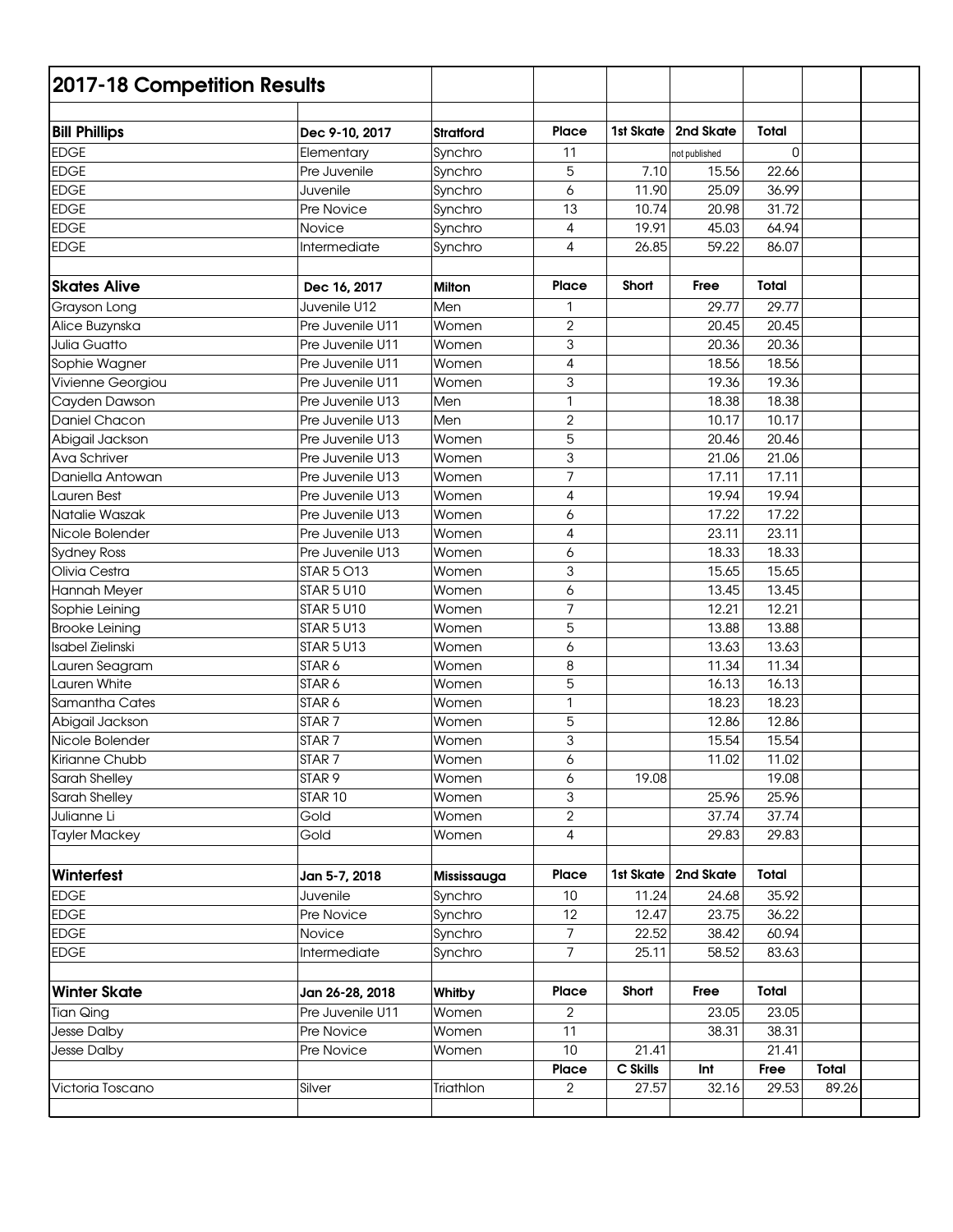| 2017-18 Competition Results              |                    |                      |                |           |           |                  |       |  |
|------------------------------------------|--------------------|----------------------|----------------|-----------|-----------|------------------|-------|--|
| <b>Charles Dover</b>                     | Jan 12-14, 2018    | Grimsby              | Dance 1        | Dance 2   | Free      | Total            |       |  |
| Ivey Caldwell / Cayden Dawson            | Pre Juvenile       | Dance                | 9.79           | 7.95      | 22.21     | 39.95            |       |  |
| Sophie Leining / Kyle Sung (PCFSC)       | Pre Juvenile       | Dance                | 9.71           | 7.66      | 18.16     | 35.53            |       |  |
|                                          |                    |                      | Place          | Short     | Free      | Total            |       |  |
| Alice Buzynska                           | Pre Juvenile U11   | Women                | 9              |           | 17.34     | 17.34            |       |  |
| Cayden Dawson                            | Pre Juvenile U13   | Men                  | 3              |           | 18.90     | 18.90            |       |  |
| Daniel Chacon                            | Pre Juvenile U13   | Men                  | 5              |           | 11.81     | 11.81            |       |  |
| Ava Grace Smith                          | <b>STAR 5 O13</b>  | Women                | 3              |           | 13.61     | 13.61            |       |  |
| <b>Isabel Zielinski</b>                  | <b>STAR 5 U13</b>  | Women                | 4              |           | 14.01     | 14.01            |       |  |
| Lucy Yeo                                 | <b>STAR 5 U13</b>  | Women                | 4              |           | 14.65     | 14.65            |       |  |
| Lauren White                             | STAR 6             | Women                | 8              |           | 12.34     | 12.34            |       |  |
| Ella Boone                               | STAR <sub>8</sub>  | Women                | 7              |           | 22.83     | 22.83            |       |  |
| Sarah Shelley                            | STAR <sub>9</sub>  | Women                | 5              |           | 19.09     | 19.09            |       |  |
| Sarah Shelley                            | STAR 10            | Women                | 5              |           | 28.65     | 28.65            |       |  |
|                                          |                    |                      | <b>Place</b>   | C Skills  | Int       | Free             | Total |  |
| Victoria Toscano                         | Silver             | Triathlon            | 3              | 27.74     | 31.76     | n/a              | 59.50 |  |
|                                          |                    |                      |                |           |           |                  |       |  |
| <b>Winter Glitters</b>                   | Jan 27, 2018       | <b>Richmond Hill</b> | Place          | Short     | Free      | <b>Total</b>     |       |  |
| Claire Ierullo                           | Pre Juvenile U11   | Women                | need           |           |           | 0                |       |  |
| Abigail Jackson                          | Pre Juvenile U13   | Women                | 3              |           | 20.41     | 20.41            |       |  |
| Ava Schriver                             | Pre Juvenile U13   | Women                | 4              |           | 18.96     | 18.96            |       |  |
| Daniella Antowan                         | Pre Juvenile U13   | Women                | 7              |           | 14.02     | 14.02            |       |  |
| Kirianne Chubb                           | Pre Juvenile U13   | Women                | 5              |           | 18.80     | 18.80            |       |  |
| Lauren Best                              | Pre Juvenile U13   | Women                | 5              |           | 17.92     | 17.92            |       |  |
| Natalie Waszak                           | Pre Juvenile U13   | Women                | 6              |           | 15.23     | 15.23            |       |  |
| Nicole Bolender                          | Pre Juvenile U13   | Women                | 3              |           | 22.14     | 22.14            |       |  |
| <b>Sydney Ross</b>                       | Pre Juvenile U13   | Women                | $\overline{2}$ |           | 20.61     | 20.61            |       |  |
| Kitty Men                                | <b>STAR 5 U10</b>  | Women                | <b>WD</b>      |           |           | 0.00             |       |  |
| Hannah Meyer                             | <b>STAR 5 U10</b>  | Women                | 5              |           | 13.24     | 13.24            |       |  |
| Emma Goodstadt                           | STAR 6             | Women                | 1              |           | 21.06     | 21.06            |       |  |
| Lauren Seagram                           | STAR 6             | Women                | <b>WD</b>      |           |           | 0.00             |       |  |
| Emma Goodstadt                           | STAR <sub>7</sub>  | Women                | 4              | 15.29     |           | 15.29            |       |  |
|                                          |                    |                      |                |           |           |                  |       |  |
| <b>Synchro Capers</b>                    | Jan 27-28, 2018    | <b>Oakville</b>      | <b>Place</b>   | 1st Skate | 2nd Skate | Total            |       |  |
| <b>EDGE</b>                              | Beginner I         | Synchro              | not published  |           |           | $\boldsymbol{0}$ |       |  |
| <b>EDGE</b>                              | <b>Beginner II</b> | Synchro              | not published  |           |           | 0                |       |  |
| <b>EDGE</b>                              | Elementary         | Synchro              | not published  |           |           | $\Omega$         |       |  |
| <b>EDGE</b>                              | Pre Juvenile       | Synchro              | 7              | 8.22      | 15.47     | 23.69            |       |  |
| <b>EDGE</b>                              | Juvenile           | Synchro              | 6              | 25.52     | 24.66     | 50.18            |       |  |
| <b>EDGE</b>                              | Pre Novice         | Synchro              | 13             | 23.44     | 25.89     | 49.33            |       |  |
| <b>EDGE</b>                              | Novice             | Synchro              | 4              | 23.89     | 48.04     | 71.93            |       |  |
| <b>EDGE</b>                              | Intermediate       | Synchro              | 4              | 27.14     | 62.98     | 90.12            |       |  |
| 2018 Skate Ontario Regional              |                    |                      |                |           |           |                  |       |  |
| <b>Synchroized Skating Championships</b> | Feb 9-11, 2018     | <b>Ilderton</b>      | Place          | 1st Skate | 2nd Skate | Total            |       |  |
| <b>EDGE</b>                              | Pre Juvenile       | Synchro              | 5              | 8.31      | 16.94     | 25.25            |       |  |
| <b>EDGE</b>                              | Juvenile           | Synchro              | 6              | 13.99     | 25.55     | 39.54            |       |  |
| <b>EDGE</b>                              | Pre Novice         | Synchro              | 13             | 13.87     | 24.72     | 38.59            |       |  |
| <b>EDGE</b>                              | Novice             | Synchro              | 4              | 24.12     | 47.62     | 71.74            |       |  |
| <b>EDGE</b>                              | Intermediate       | Synchro              | 4              | 30.06     | 62.54     | 92.60            |       |  |
|                                          |                    |                      |                |           |           |                  |       |  |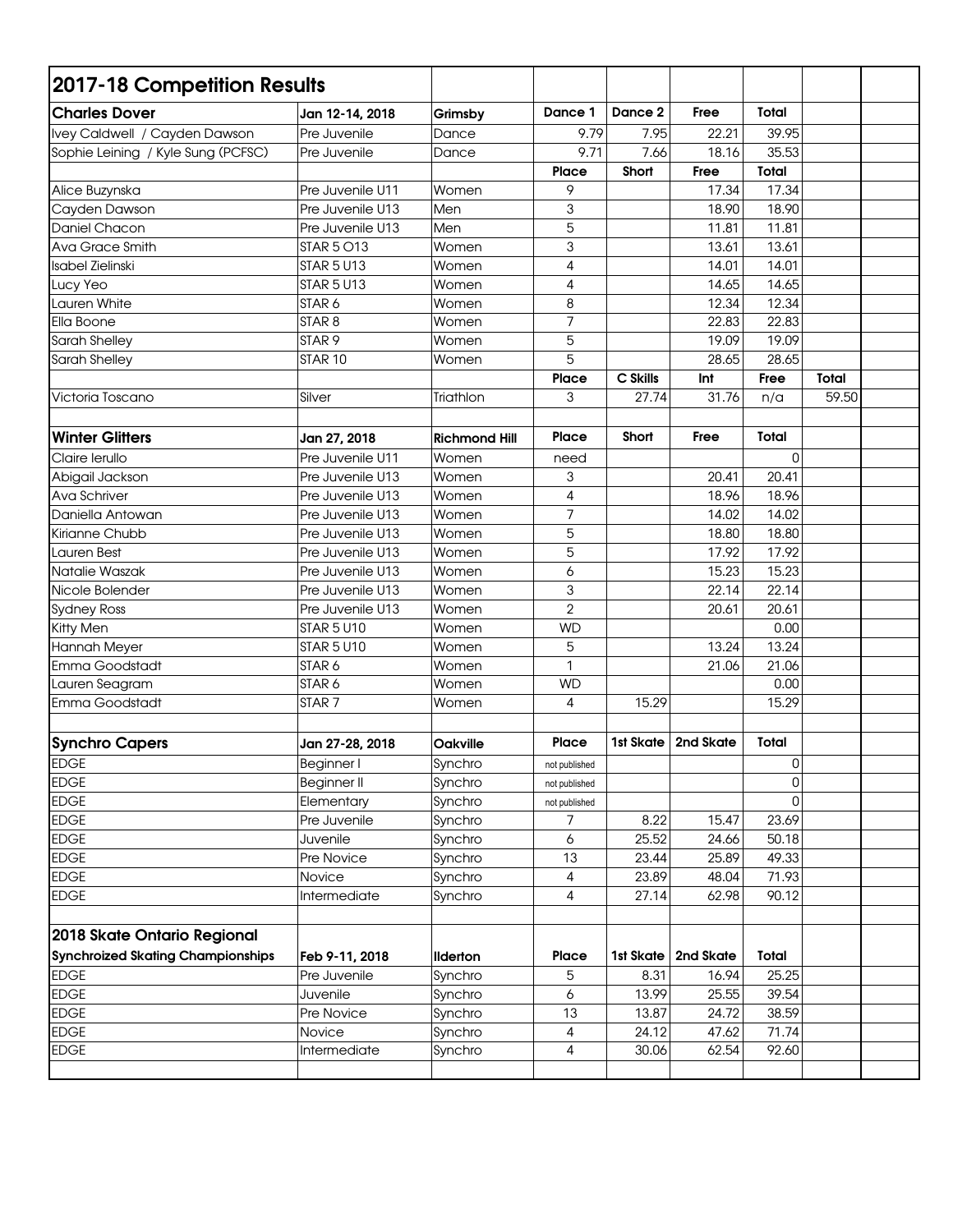| 2017-18 Competition Results                                      |                   |                 |                |         |                       |       |       |  |
|------------------------------------------------------------------|-------------------|-----------------|----------------|---------|-----------------------|-------|-------|--|
| 2018 Skate Canada<br>Synchroized<br><b>Skating Championships</b> | Feb 23-25, 2018   | Oshawa, ON      | <b>Place</b>   |         | 1st Skate   2nd Skate | Total |       |  |
| <b>EDGE</b>                                                      | Novice            | Synchro         | 6              | 24.17   | 49.54                 | 73.71 |       |  |
| <b>EDGE</b>                                                      | Intermediate      | Synchro         | $\overline{7}$ | 29.69   | 57.40                 | 87.09 |       |  |
|                                                                  |                   |                 |                |         |                       |       |       |  |
| <b>STARSkate Invitational West</b>                               | Feb 2-4, 2018     | <b>Brampton</b> | <b>Place</b>   | Dance 1 | Dance 2               | Free  | Total |  |
| Ivey Caldwell / Cayden Dawson                                    | Pre Juvenile      | Dance           | $\overline{2}$ | 10.61   | 10.24                 | 18.41 | 39.26 |  |
| Sophie Leining / Kyle Sung (PCFSC)                               | Pre Juvenile      | Dance           | 4              | 10.42   | 9.48                  | 17.02 | 36.92 |  |
| Ava Grace Smith / Danny Yang                                     | <b>STAR 6-7</b>   | Dance           | 1              | 10.77   | 4.82                  |       | 15.59 |  |
|                                                                  |                   |                 | <b>Place</b>   | Short   | Free                  | Total |       |  |
| Ava Grace Smith                                                  | <b>STAR 5 O13</b> | Women           | 11             |         | 12.15                 | 12.15 |       |  |
| Olivia Cestra                                                    | <b>STAR 5 O13</b> | Women           | 4              |         | 14.80                 | 14.80 |       |  |
| Carrie Zou                                                       | <b>STAR 5 U10</b> | Women           | 5              |         | 16.42                 | 16.42 |       |  |
| Hannah Meyer                                                     | <b>STAR 5 U10</b> | Women           | 6              |         | 15.92                 | 15.92 |       |  |
| Sophie Leining                                                   | <b>STAR 5 U10</b> | Women           | 10             |         | 13.90                 | 13.90 |       |  |
| <b>Brooke Leining</b>                                            | <b>STAR 5 U13</b> | Women           | 10             |         | 12.55                 | 12.55 |       |  |
|                                                                  |                   |                 | Place          | Short   | Free                  | Total |       |  |
| Isabel Zielinski                                                 | <b>STAR 5 U13</b> | Women           | 7              |         | 14.47                 | 14.47 |       |  |
| Lucy Yeo                                                         | <b>STAR 5 U13</b> | Women           | 4              |         | 17.64                 | 17.64 |       |  |
| Sofia De Andrade                                                 | <b>STAR 5 U13</b> | Women           | 9              |         | 14.96                 | 14.96 |       |  |
| Emma Goodstadt                                                   | STAR6             | Women           | $\mathbf{1}$   |         | 22.98                 | 22.98 |       |  |
| Lauren Seagram                                                   | STAR <sub>6</sub> | Women           | 9              |         | 15.20                 | 15.20 |       |  |
| Lauren White                                                     | STAR6             | Women           | 9              |         | 17.37                 | 17.37 |       |  |
| Samantha Cates                                                   | STAR6             | Women           | $\overline{7}$ |         | 17.36                 | 17.36 |       |  |
| Abigail Jackson                                                  | STAR <sub>7</sub> | Women           | 9              | 13.61   |                       | 13.61 |       |  |
| Emma Goodstadt                                                   | STAR <sub>7</sub> | Women           | 8              | 14.87   |                       | 14.87 |       |  |
| Nicole Bolender                                                  | STAR <sub>7</sub> | Women           | 7              | 15.30   |                       | 15.30 |       |  |
| Kirianne Chubb                                                   | STAR <sub>7</sub> | Women           | 11             | 12.34   |                       | 12.34 |       |  |
| Ella Boone                                                       | STAR <sub>8</sub> | Women           | 15             |         | 19.74                 | 19.74 |       |  |
| Sarah Shelley                                                    | STAR <sub>9</sub> | Women           | 13             | 17.95   |                       | 17.95 |       |  |
| Sarah Shelley                                                    | STAR 10           | Women           | 9              |         | 24.99                 | 24.99 |       |  |
| <b>Tayler Mackey</b>                                             | Gold              | Women           | 3              |         | 29.98                 | 29.98 |       |  |
| Grayson Long                                                     | Juvenile U12      | Men             | 1              |         | 25.85                 | 25.85 |       |  |
| Alice Buzynska                                                   | Pre Juvenile U11  | Women           | 3              |         | 24.77                 | 24.77 |       |  |
| Claire lerullo                                                   | Pre Juvenile U11  | Women           | 13             |         | 17.34                 | 17.34 |       |  |
| <b>Julia Guatto</b>                                              | Pre Juvenile U11  | Women           | 5              |         | 23.58                 | 23.58 |       |  |
| <b>Tian Qing</b>                                                 | Pre Juvenile U11  | Women           | 14             |         | 16.94                 | 16.94 |       |  |
| Cayden Dawson                                                    | Pre Juvenile U13  | Men             | $\overline{2}$ |         | 16.97                 | 16.97 |       |  |
| Daniel Chacon                                                    | Pre Juvenile U13  | Men             | 4              |         | 12.86                 | 12.86 |       |  |
| Abigail Jackson                                                  | Pre Juvenile U13  | Women           | 21             |         | 17.11                 | 17.11 |       |  |
| Daniella Antowan                                                 | Pre Juvenile U13  | Women           | 26             |         | 15.06                 | 15.06 |       |  |
| Kirianne Chubb                                                   | Pre Juvenile U13  | Women           | 27             |         | 14.94                 | 14.94 |       |  |
| Lauren Best                                                      | Pre Juvenile U13  | Women           | 20             |         | 18.29                 | 18.29 |       |  |
| Natalie Waszak                                                   | Pre Juvenile U13  | Women           | 25             |         | 16.57                 | 16.57 |       |  |
| Nicole Bolender                                                  | Pre Juvenile U13  | Women           | 13             |         | 21.22                 | 21.22 |       |  |
| <b>Sydney Ross</b>                                               | Pre Juvenile U13  | Women           | 23             |         | 17.02                 | 17.02 |       |  |
| <b>Ontario Winter Games</b>                                      | Mar 1-4, 2018     | Orillia         | Dance 1        | Dance 2 | Free                  | Total |       |  |
| Emma Goodstadt / Joseph Perrier                                  | Pre Novice        | Dance           | 12.56          | 10.43   | 39.13                 | 62.12 |       |  |
| Nicole Bolender / Christian Nainer                               | Pre Novice        | Dance           | 10.02          | 9.74    | 32.39                 | 52.15 |       |  |
|                                                                  |                   |                 | Place          | Short   | Free                  | Total |       |  |
| Jaime Gabbard                                                    | Novice            | Women           | 4              | 37.14   | 62.59                 | 99.73 |       |  |
| <b>Christian Nainer</b>                                          | Pre Novice        | Men             | 7              | 22.69   | 44.69                 | 67.38 |       |  |
| Daniel Nazdrynau                                                 | Pre Novice        | Men             | 6              | 19.96   | 47.87                 | 67.83 |       |  |
| <b>Audrey Carle</b>                                              | Pre Novice        | Women           | 6              | 32.99   | 52.57                 | 85.56 |       |  |
|                                                                  |                   |                 |                |         |                       |       |       |  |